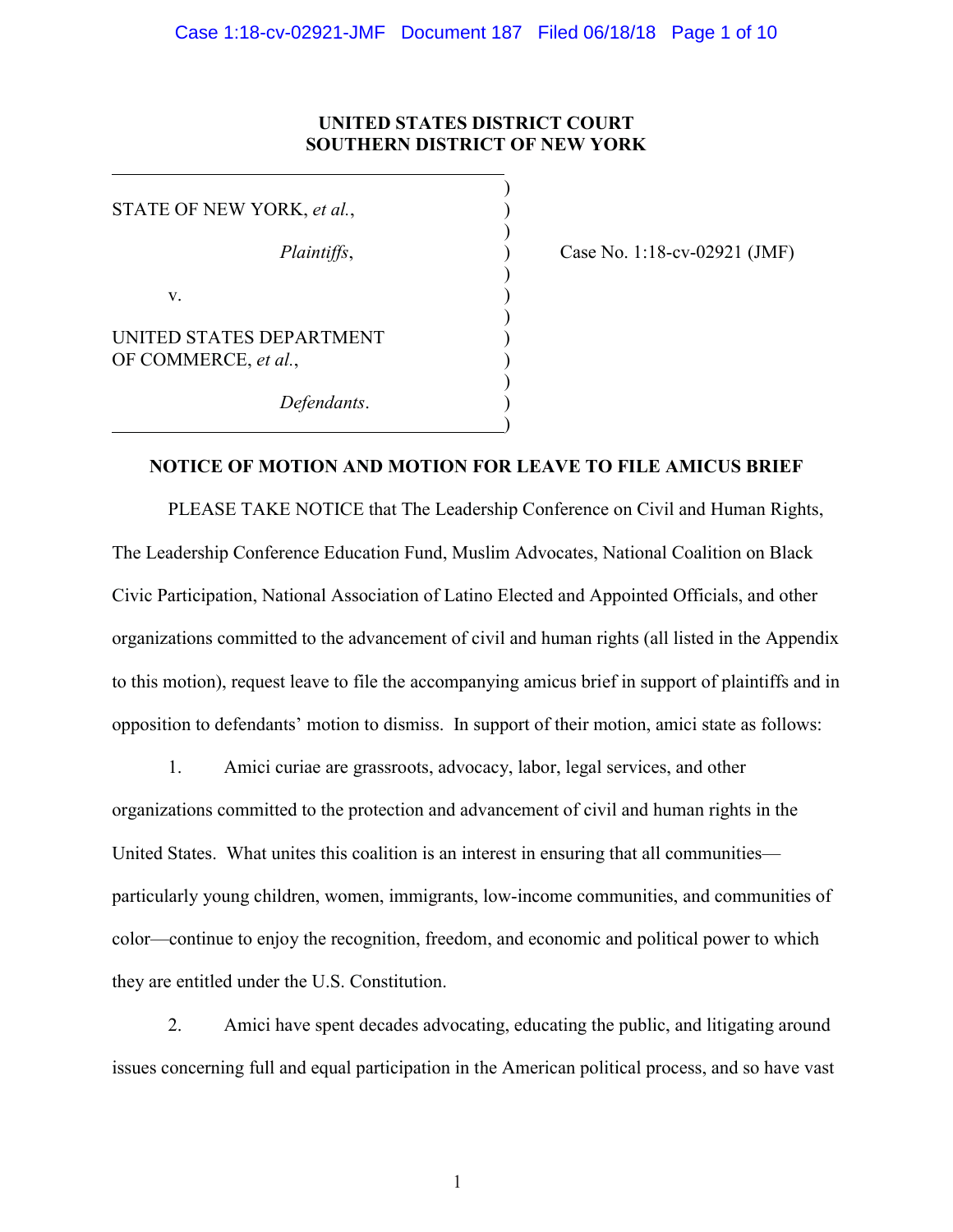#### Case 1:18-cv-02921-JMF Document 187 Filed 06/18/18 Page 2 of 10

knowledge and experience concerning the census and the uses to which it has been put including, as relevant here, allocation of federal programmatic funding, determining equitable political representation, and enforcing voting rights. The proposed amicus brief addresses issues on which defendants and their amici have staked their defense of the citizenship question and as to which amici are uniquely equipped to provide guidance to this Court.

3. "District courts have broad discretion to permit or deny the appearance of amici curiae in a given case." *United States v. Ahmed*, 788 F. Supp. 196, 198 (S.D.N.Y.1992). The proposed amicus brief will assist the Court in addressing the issues raised in defendants' motion to dismiss because they offer expertise and fresh perspective on certain factual premises and legal arguments advanced by defendants and their amici.

4. All plaintiffs and all defendants have consented to the filing of this brief.

For the foregoing reasons, amici request that the Court grant leave to file the attached amicus brief.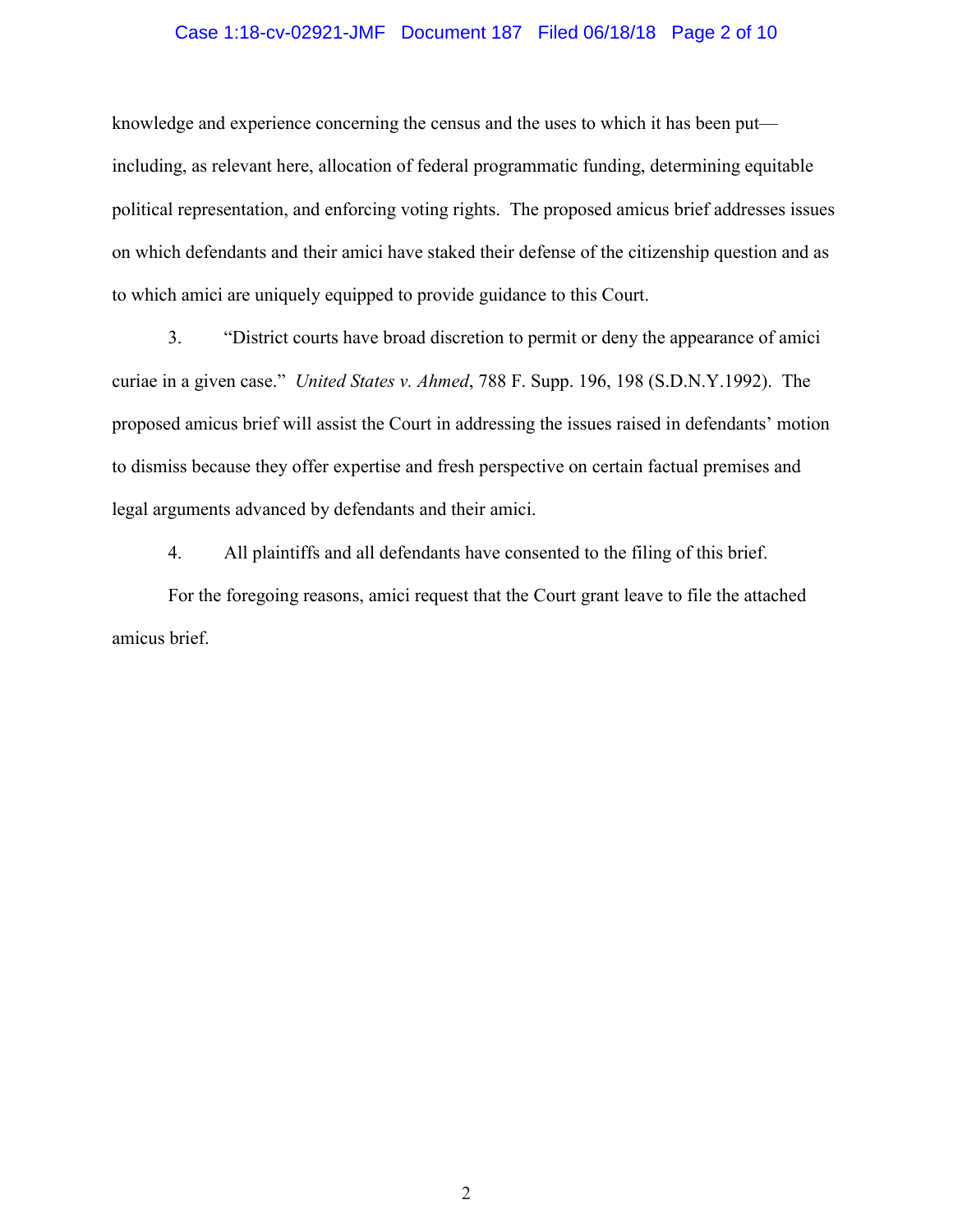Seema Nanda Corrine Yu THE LEADERSHIP CONFERENCE ON CIVIL AND HUMAN RIGHTS THE LEADERSHIP CONFERENCE EDUCATION FUND 1620 L Street NW, Suite 1100 Washington, DC 20036

Johnathan Smith Sirine Shebaya MUSLIM ADVOCATES P.O. Box 66408 Washington, DC 20035

Sonia Jarvis NATIONAL COALITION ON BLACK CIVIC PARTICIPATION 1050 Connecticut Avenue NW, Suite 500 Washington, DC 20036

Dated June 18, 2018 Respectfully submitted,

/s/ Alan E. Schoenfeld

Alan Schoenfeld Claire M. Guehenno WILMER CUTLER PICKERING HALE AND DORR LLP 7 World Trade Center 250 Greenwich Street New York, New York 10007 Telephone: (212) 230-8800 Facsimile: (212) 230-8888

Erin Hustings NATIONAL ASSOCIATION OF LATINO ELECTED AND APPOINTED OFFICIALS EDUCATIONAL FUND 1122 W. Washington Boulevard Los Angeles, CA 90015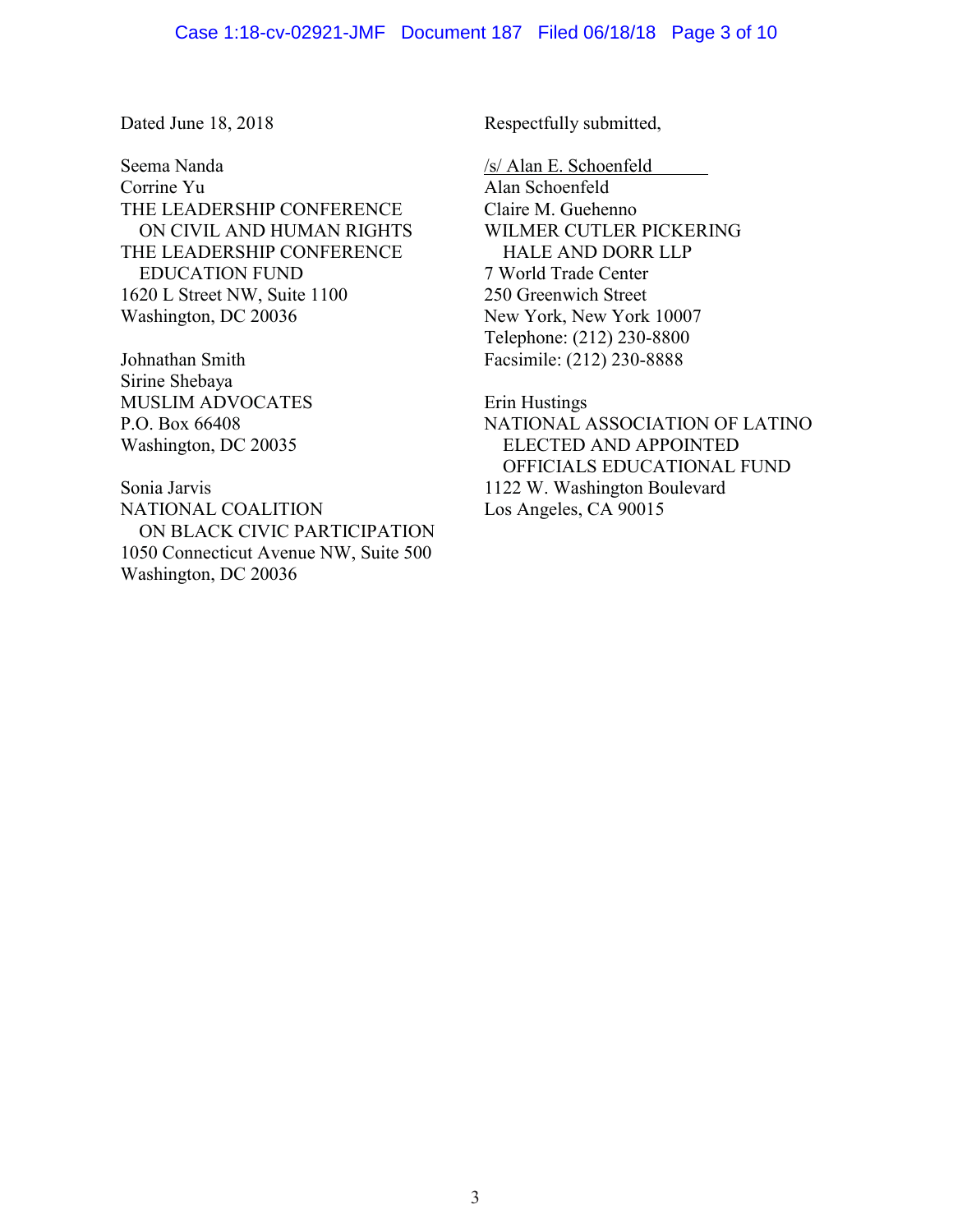# **APPENDIX: LIST OF AMICI**

The Leadership Conference on Civil and Human Rights The Leadership Conference Education Fund Muslim Advocates National Association of Latino Elected and Appointed Officials Educational Fund National Coalition on Black Civic Participation 4CS of Passaic County AgeOptions American Anthropological Association American Federation of State, County & Municipal Employees, AFL-CIO (AFSCME) American Federation of Teachers American Muslim Health Professionals American Society on Aging Andrew Goodman Foundation Anti-Defamation League Arab American Institute Arizona Asian American Pacific Islander Democratic Party Caucus Arkansas Advocates for Children and Families Asian & Pacific Islander American Health Forum Asian American Legal Defense and Education Fund (AALDEF) Asian Americans for Community Involvement Asian Law Alliance Asian Pacific American Labor Alliance Asian Pacific Islander Americans for Civic Empowerment (APACE) – Washington Association of Asian Pacific Community Health Organizations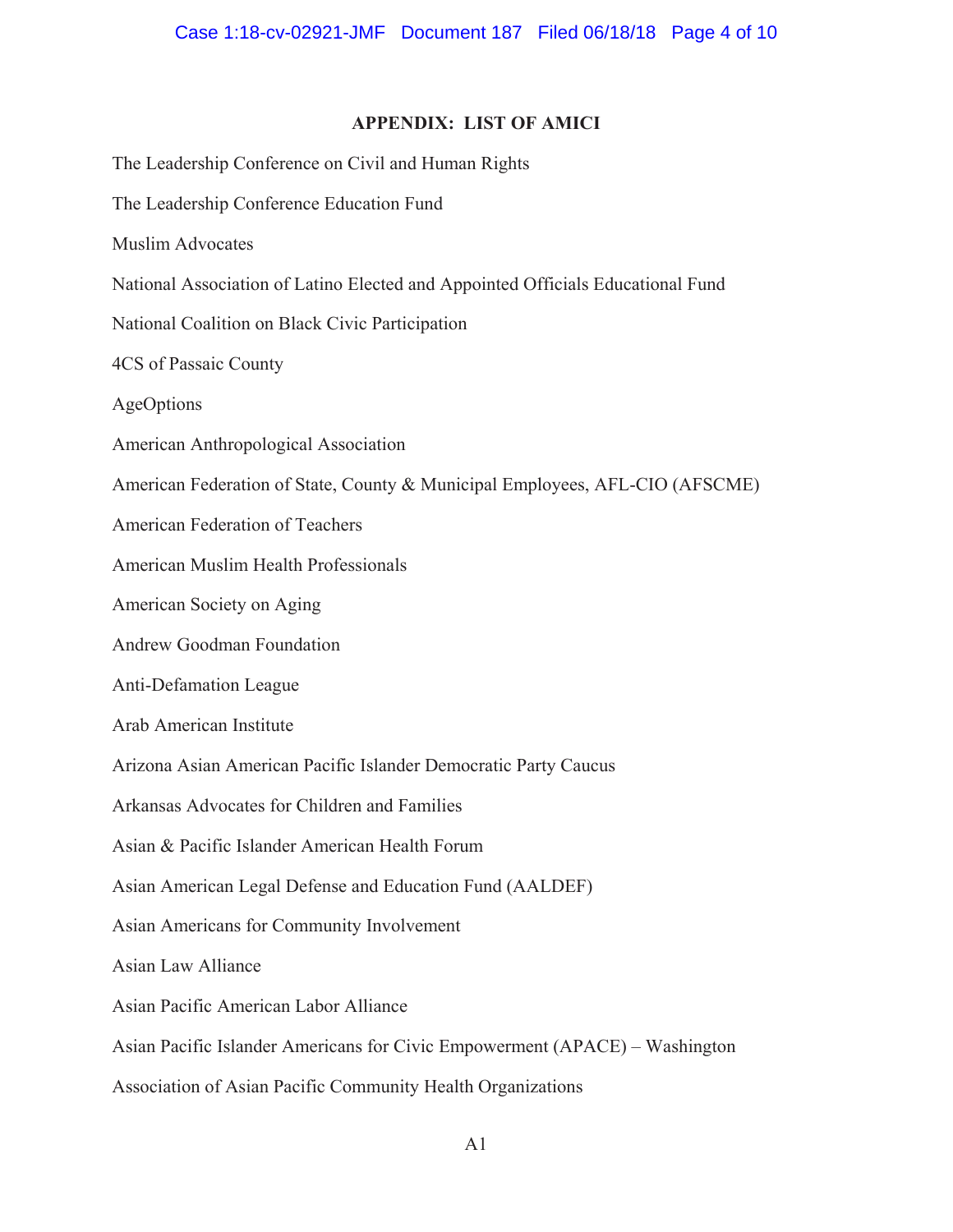## Case 1:18-cv-02921-JMF Document 187 Filed 06/18/18 Page 5 of 10

Bend the Arc: A Jewish Partnership for Justice Bhutanese Community Association of Pittsburgh California Pan-Ethnic Health Network Center for Law and Social Policy (CLASP) Center for Native American Youth at the Aspen Institute **Center for Popular Democracy** Center for the Study of Hate & Extremism – California State University, San Bernardino Children's Defense Fund Chinese-American Planning Council Christian Methodist Episcopal Church - Washington-Virginia District Citizen Action of New York Citizens Union of the City of New York Civil Rights Project/Proyecto Derechos Civiles – University of California, Los Angeles Clearinghouse on Women's Issues Clergy & Laity United For Economic Justice (CLUE) **Coalition on Human Needs** Colorado Center on Law and Policy Colorado Children's Campaign Colorado Immigrant Rights Coalition Common Cause **Community Catalyst** Community Resource Exchange, Inc. (CRE) Community Service Society of New York **Crescent City Media Group** D & R Accounting & Tax Solutions, Inc.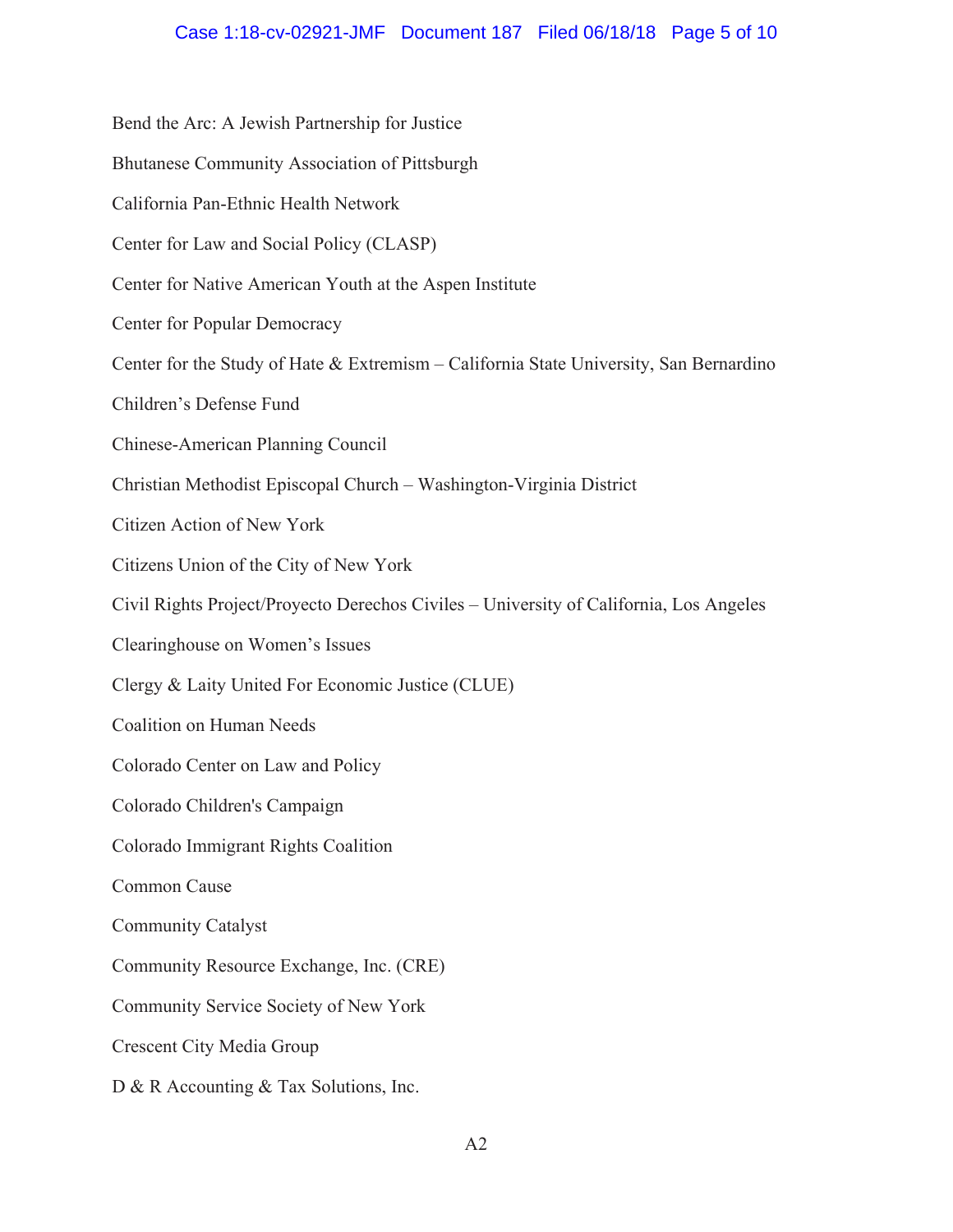Defending Rights & Dissent Delaware Ecumenical Council on Children and Families Democracy Forward Foundation Dēmos Disability Rights Education and Defense Fund (DREDF) The Economic Progress Institute (Rhode Island) Empower Missouri The Enrichment Center for Women, Children and Families **Equal Justice Society** Equality California Faith in Public Life **Family Equality Council** FISH Hospitality Program, Inc. Forefront Good Neighbor Society Government Information Watch Greater New York Labor-Religion Coalition Inc. Hindu American Foundation Hispanic Federation Hispanic Organization for Leadership and Action (HOLA) Holy Spirit Missionary Sisters, USA-JPIC Illinois Coalition for Immigrant and Refugee Rights Illinois Partners for Human Service Immigrant Legal Resource Center Immigration Committee at First Unitarian Society Denver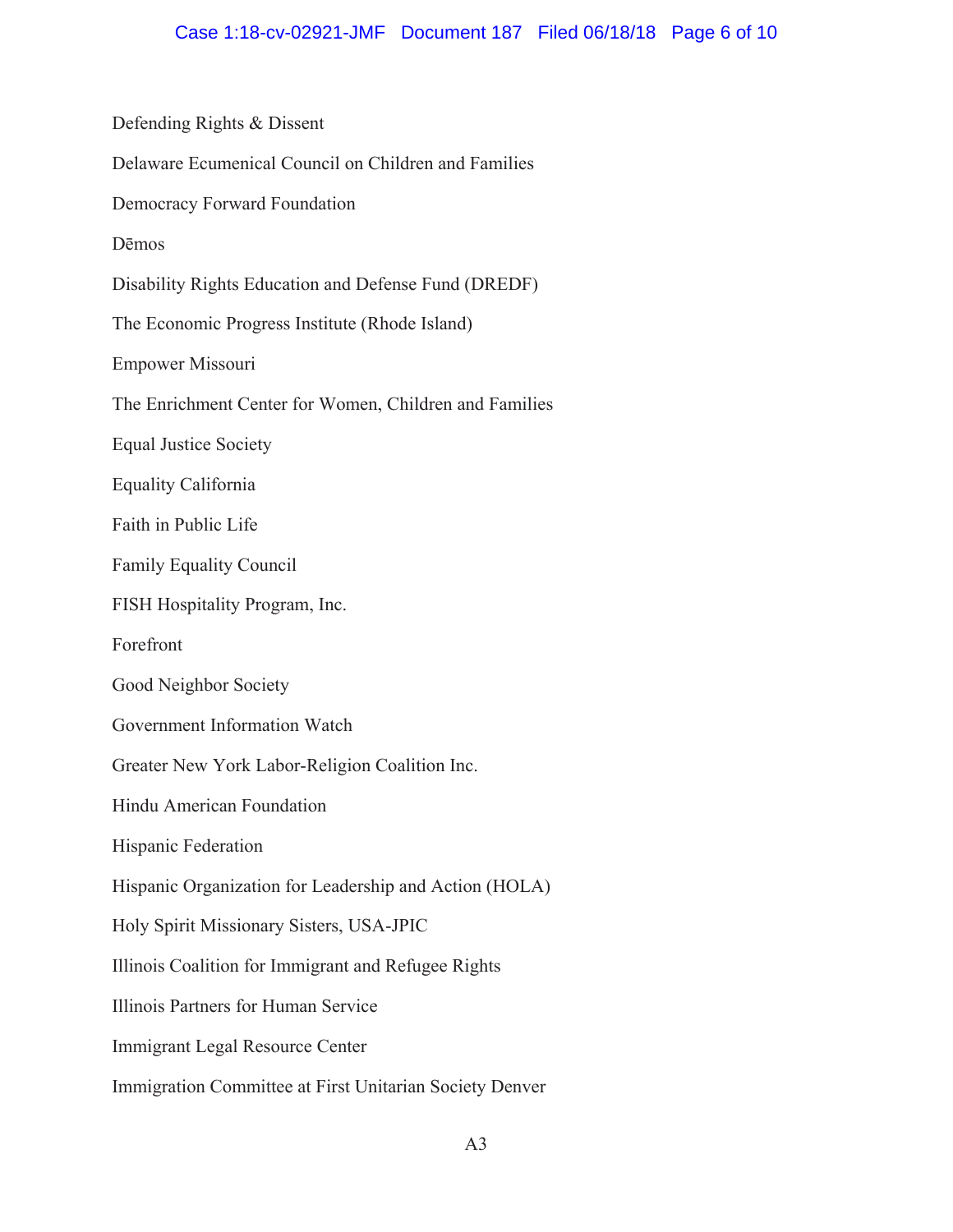## Case 1:18-cv-02921-JMF Document 187 Filed 06/18/18 Page 7 of 10

#### **Impact Fund**

- In Our Own Voice: National Black Women's Reproductive Justice Agenda
- In the Public Interest
- Indivisible Baltimore
- Japanese American Citizens League
- Japanese American Citizens League Northern California, Western Nevada, Pacific District
- Jewish Council for Public Affairs
- Justice in Aging
- LatinoJustice PRLDEF (Puerto Rican Legal Defense and Education Fund)
- League of Women Voters of New York State
- Legal Aid Justice Center
- Legal Aid Society of the District of Columbia
- Let America Vote
- Main Street Alliance
- MinKwon Center for Community Action
- Minnesota Census Mobilization Partnership
- Minnesota Council on Foundations
- Missouri Immigrant and Refugee Advocates
- National Association for the Advancement of Colored People (NAACP)
- NAACP Legal Defense & Educational Fund, Inc.
- **National Action Network**
- National Asian Pacific American Women's Forum
- National Black Justice Coalition
- National Center for Law and Economic Justice
- The National Coalition for Literacy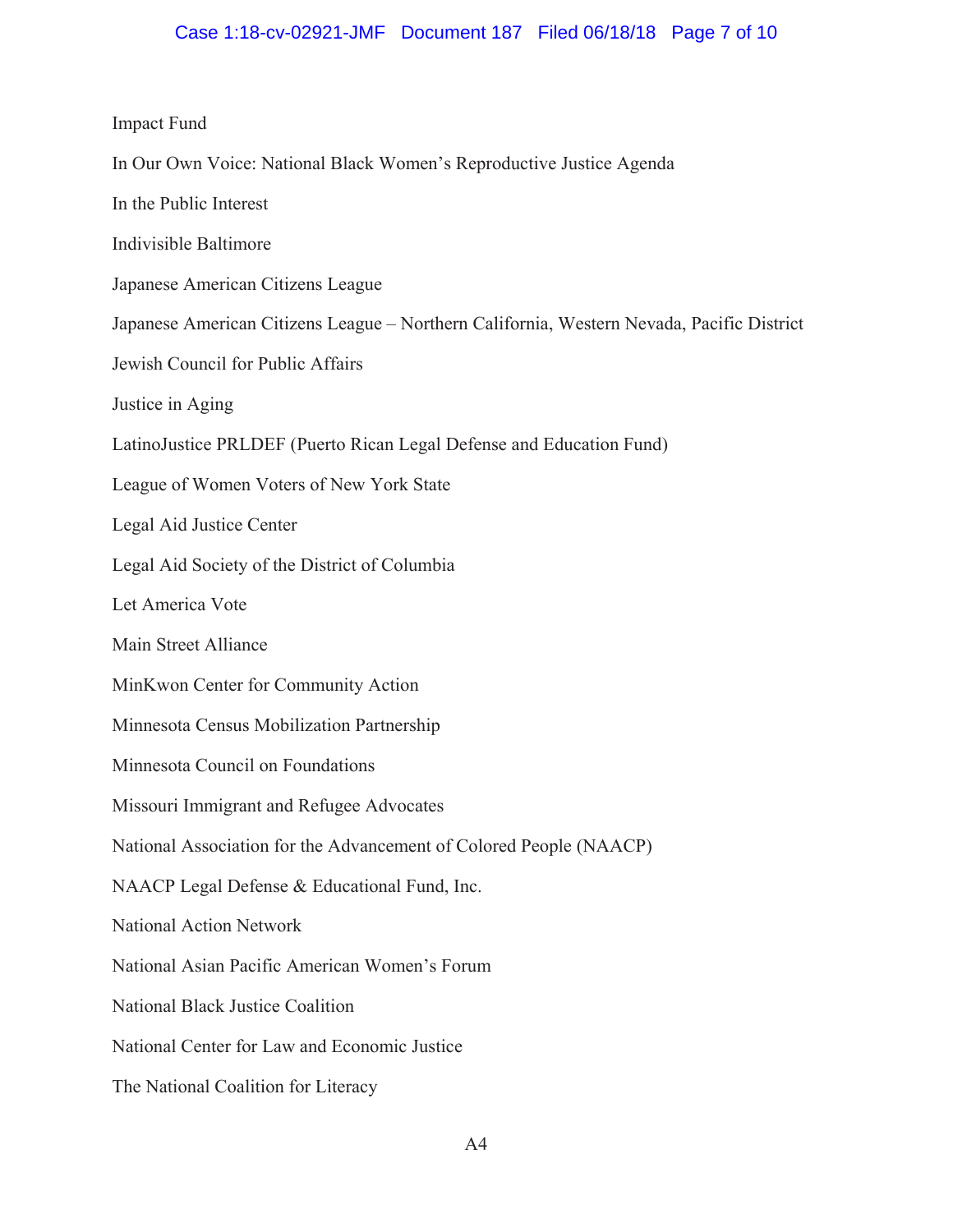National Consumer Law Center National Consumers League National Council of Jewish Women National Education Association National Employment Law Project National Health Law Program National Human Services Assembly National Immigration Law Center National Institute for Reproductive Health National LGBTQ Task Force National Organization for Women Foundation National Partnership for Women & Families The National Urban League National Women's Law Center N.C. Counts Coalition New America - Public Interest Technology Program The New Florida Majority New Jersey Institute for Social Justice New Mexico Voices for Children New York Counts 2020 New York State Black, Puerto Rican, Hispanic & Asian Legislative Caucus North Carolina Asian Americans Together (NCAAT) Partnership for America's Children Paterson Alliance Paterson Education Fund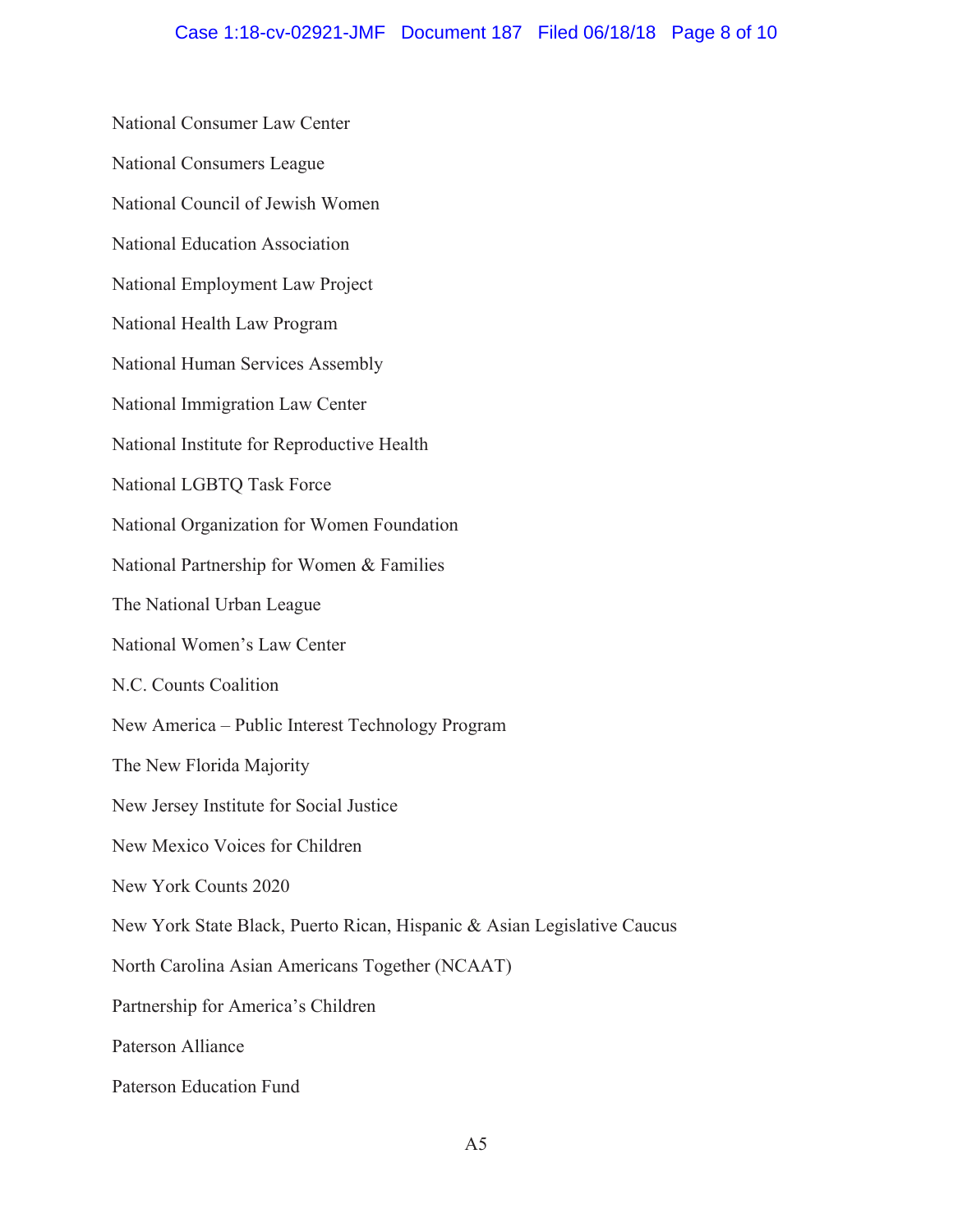| People for the American Way                                              |
|--------------------------------------------------------------------------|
| <b>PFLAG</b>                                                             |
| PolicyLink                                                               |
| Research Advisory Services, Inc.                                         |
| Rock the Vote                                                            |
| Sargent Shriver National Center on Poverty Law                           |
| Service Employees International Union                                    |
| Services, Immigrant Rights, and Education Network (SIREN)                |
| The Sikh Coalition                                                       |
| Sisters of the Presentation of the Blessed Virgin Mary (New Windsor, NY) |
| SOME, Inc. (So Others Might Eat)                                         |
| South Asian Americans Leading Together (SAALT)                           |
| South Asian Network Inc.                                                 |
| Southeast Michigan Census Council                                        |
| The Southern Coalition for Social Justice                                |
| Southern Poverty Law Center                                              |
| <b>Texas Civil Rights Project</b>                                        |
| UnidosUS                                                                 |
| Union for Reform Judaism                                                 |
| United Chinese Association of Brooklyn                                   |
| Unitarian Universalist Fellowship of Hidalgo County                      |
| The Virginia Civic Engagement Table                                      |
| The Voting Rights Institute                                              |
| Wind of the Spirit, Immigrant Resource Center                            |
| Wisconsin Faith Voices for Justice                                       |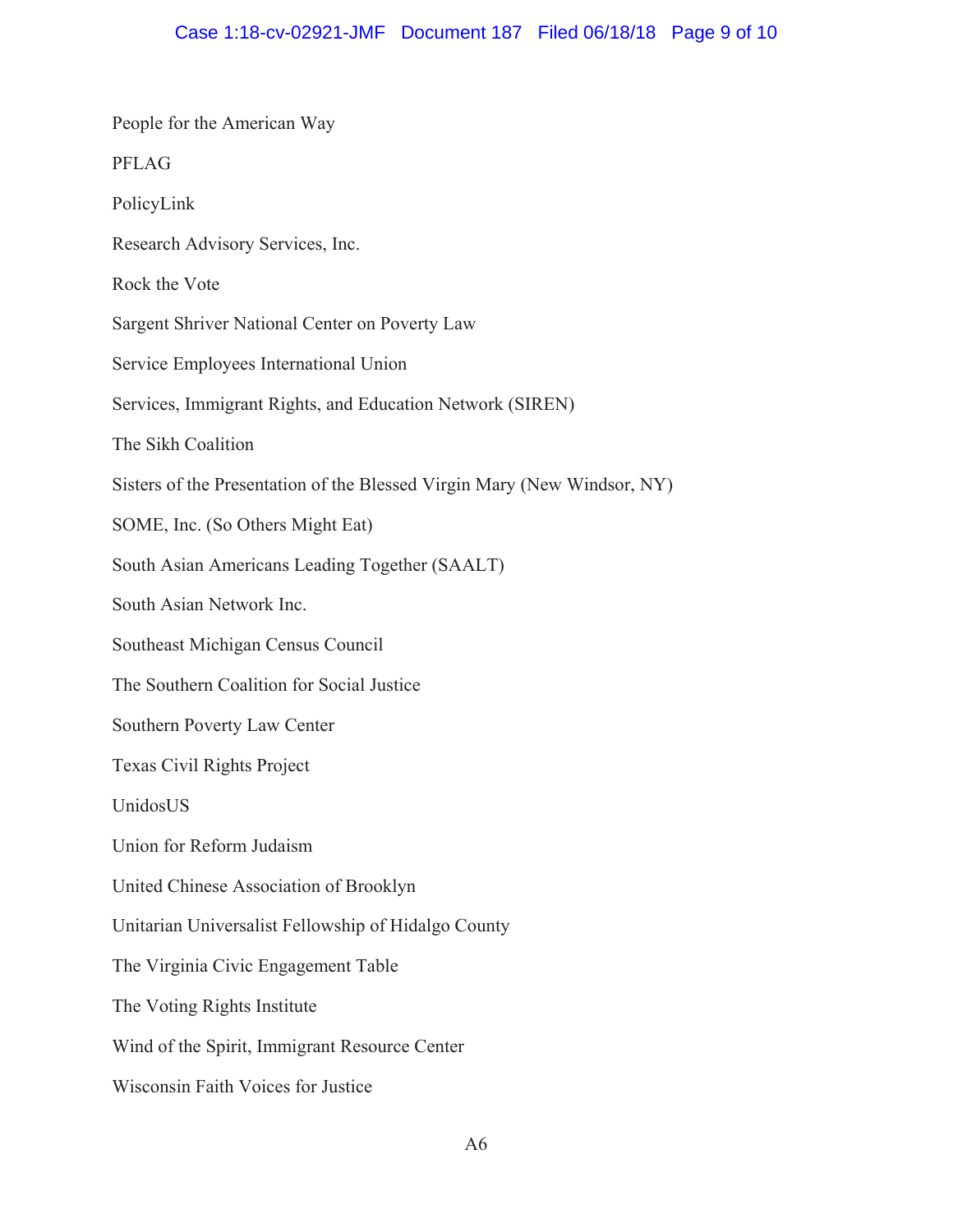# Case 1:18-cv-02921-JMF Document 187 Filed 06/18/18 Page 10 of 10

Women Employed Women of Reform Judaism Woodhull Freedom Foundation The Women's Law Center of Maryland YWCA USA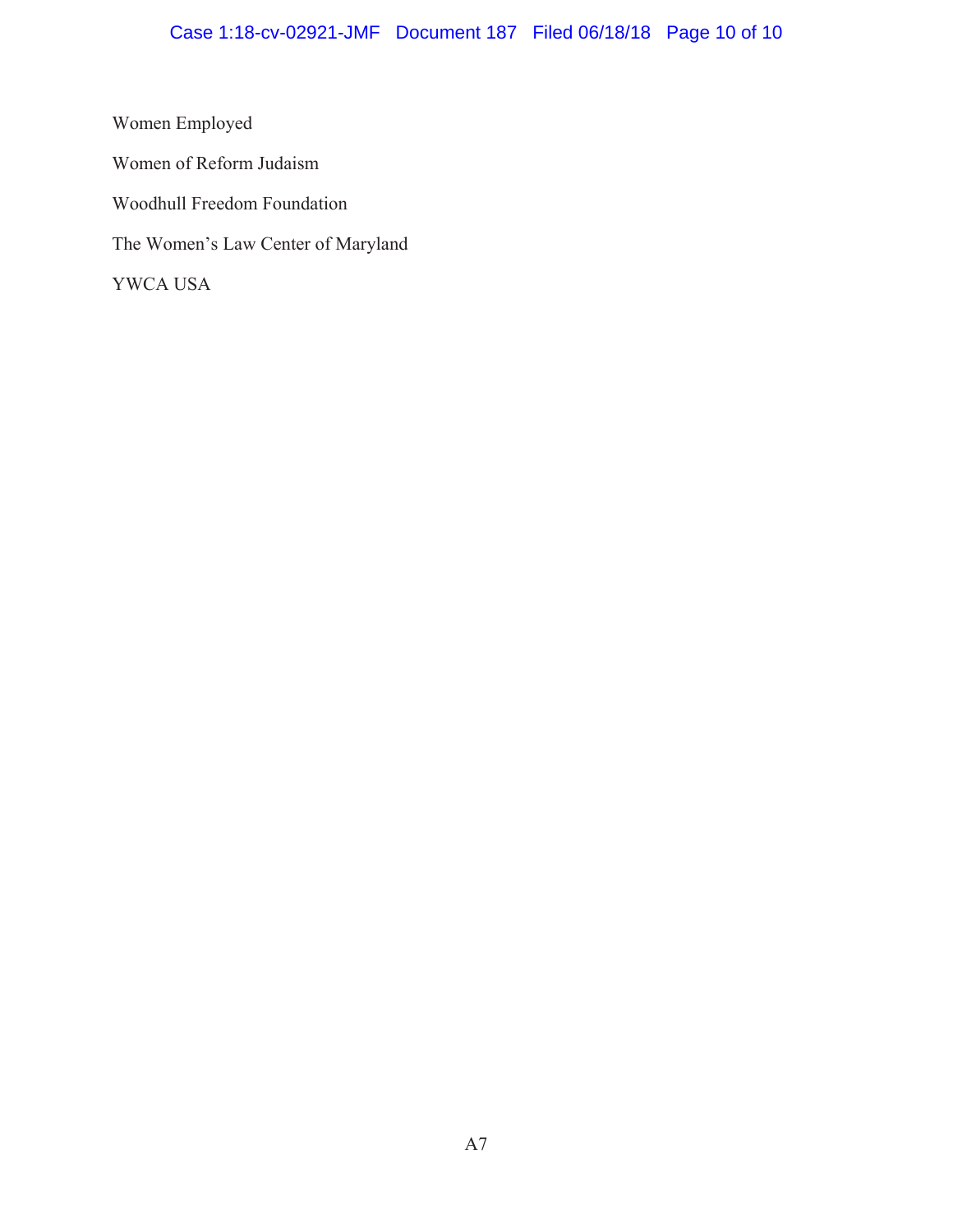## **UNITED STATES DISTRICT COURT SOUTHERN DISTRICT OF NEW YORK**

)

)

)

)

)

)

STATE OF NEW YORK, et al.,

 $\mathbf v.$  )

UNITED STATES DEPARTMENT OF COMMERCE, *et al.*,

*Defendants*. )

*Plaintiffs*,  $\qquad \qquad$  (2018) Case No. 1:18-cv-02921 (JMF)

# **BRIEF OF THE LEADERSHIP CONFERENCE ON CIVIL AND HUMAN RIGHTS, THE LEADERSHIP CONFERENCE EDUCATION FUND, MUSLIM ADVOCATES, NATIONAL COALITION ON BLACK CIVIC PARTICIPATION, AND NATIONAL ASSOCIATION OF LATINO ELECTED AND APPOINTED OFFICIALS, ET AL., AS AMICI CURIAE IN SUPPORT OF PLAINTIFFS**

Seema Nanda Corrine Yu THE LEADERSHIP CONFERENCE ON CIVIL AND HUMAN RIGHTS THE LEADERSHIP CONFERENCE EDUCATION FUND 1620 L Street NW, Suite 1100 Washington, DC 20036

Johnathan Smith Sirine Shebaya MUSLIM ADVOCATES P.O. Box 66408 Washington, DC 20035

Sonia Jarvis NATIONAL COALITION ON BLACK CIVIC PARTICIPATION 1050 Connecticut Avenue NW, Suite 500 Washington, DC 20036

Alan Schoenfeld Claire M. Guehenno WILMER CUTLER PICKERING HALE AND DORR LLP 7 World Trade Center 250 Greenwich Street New York, New York 10007 Telephone: (212) 230-8800 Facsimile: (212) 230-8888

Erin Hustings NATIONAL ASSOCIATION OF LATINO ELECTED AND APPOINTED OFFICIALS EDUCATIONAL FUND 1122 W. Washington Boulevard Los Angeles, CA 90015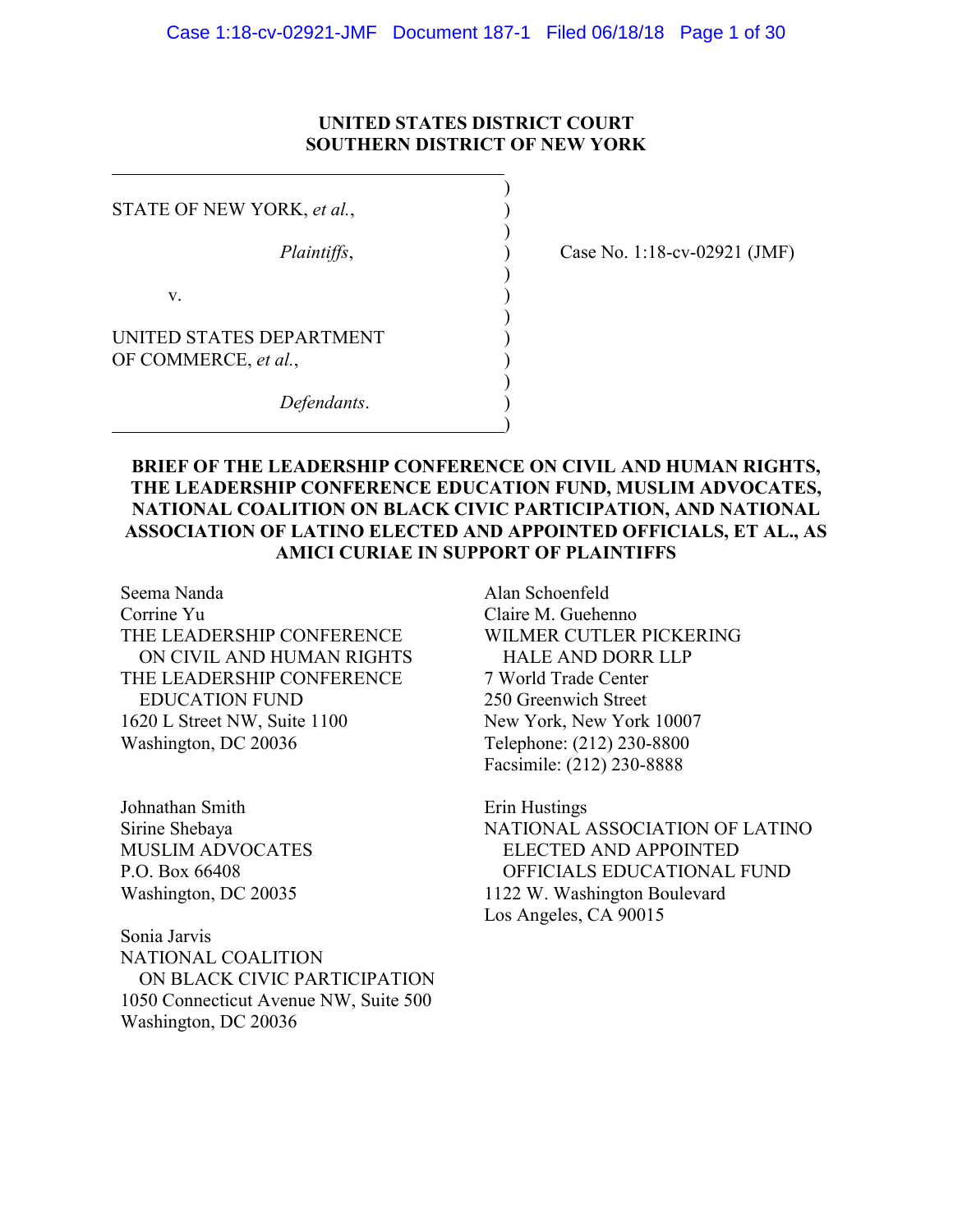# **TABLE OF CONTENTS**

# **Page**

| Ι.   |           | The Citizenship Question Has Never Been Part Of The Modern Census 3                                                                          |  |
|------|-----------|----------------------------------------------------------------------------------------------------------------------------------------------|--|
| II.  |           | Plaintiffs Have Standing To Challenge Defendants' Inclusion Of A Citizenship                                                                 |  |
|      | A.        | The Inclusion Of A Citizenship Question Will Result In An Undercount 5                                                                       |  |
|      | <b>B.</b> | Plaintiffs Will Suffer A Direct Loss of Federal Funding As The Result Of                                                                     |  |
| III. |           | A Citizenship Question On The Decennial Census Will Undermine, Not Aid,                                                                      |  |
|      | A.        | The United States And Private Parties Have Effectively Enforced The<br>Voting Rights Act Without Census Citizenship Data For Over 50 Years13 |  |
|      | <b>B.</b> | Collecting Citizenship Data Would Affirmatively Undermine Section 2                                                                          |  |
|      |           |                                                                                                                                              |  |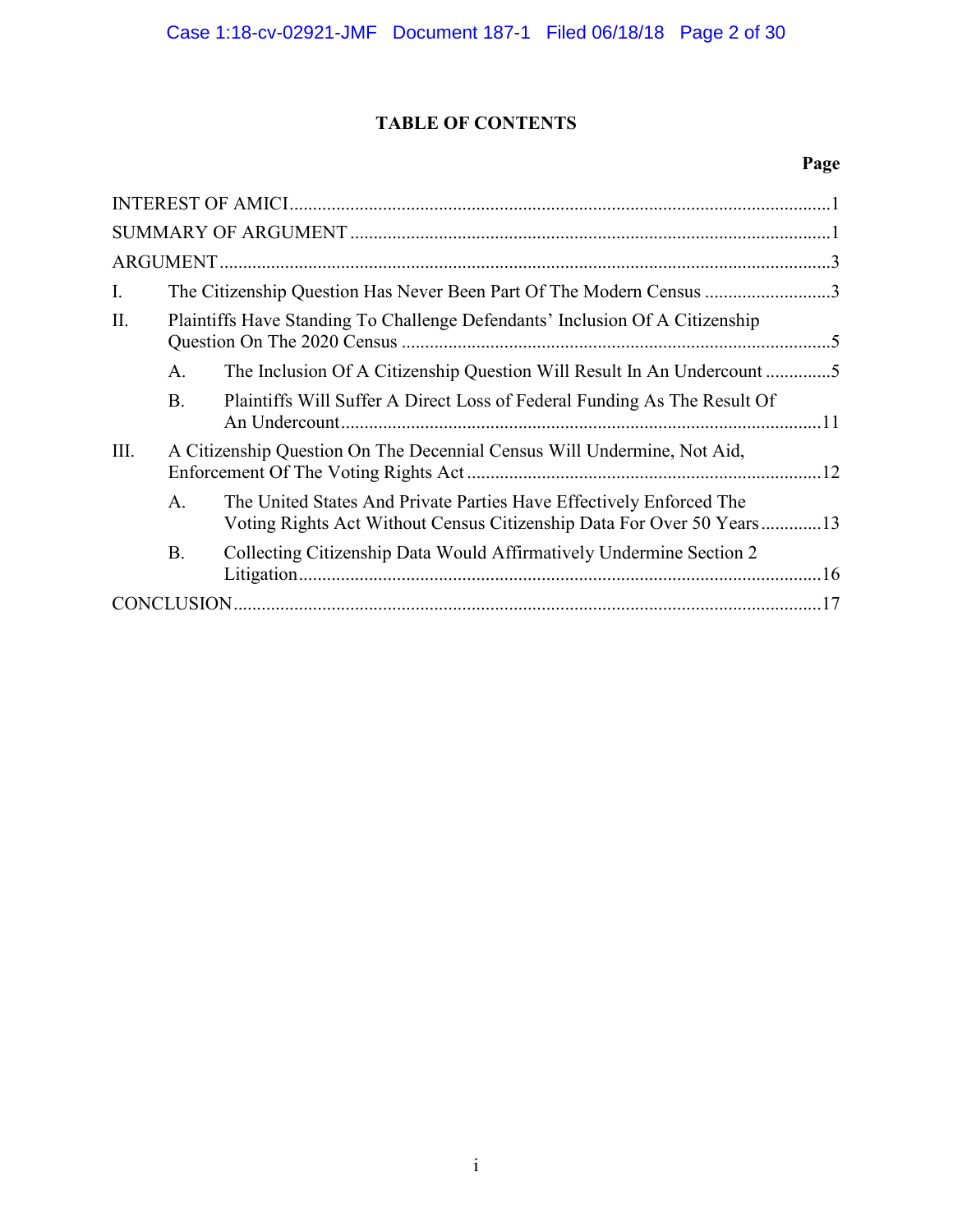# **TABLE OF AUTHORITIES**

# **CASES**

| ٠ |  |
|---|--|
|   |  |
|   |  |

| Bartlett v. Strickland,                                                |  |
|------------------------------------------------------------------------|--|
|                                                                        |  |
| City of Los Angeles v. Evans,                                          |  |
| No. 01-1671, 2001 U.S. Dist. LEXIS 25977 (C.D. Cal. Apr. 25, 2001),    |  |
| aff'd sub nom. City of Los Angeles v. United States Dep't of Commerce, |  |
|                                                                        |  |
| City of New York v. United States Dep't of Commerce,                   |  |
|                                                                        |  |
|                                                                        |  |
| Clapper v. Amnesty Int'l USA,                                          |  |
|                                                                        |  |
| Fed'n for Am. Immigration Reform (FAIR) v. Klutznick,                  |  |
|                                                                        |  |
| Gray v. Sanders,                                                       |  |
|                                                                        |  |
|                                                                        |  |
| Matter of $A$ - $B$ -,                                                 |  |
|                                                                        |  |
| Pope v. County of Albany,                                              |  |
|                                                                        |  |
| Thornburg v. Gingles,                                                  |  |
|                                                                        |  |
|                                                                        |  |

# **LEGISLATIVE MATERIALS**

| Attorney General Nomination: Hearing Before the S. Comm. on the Judiciary, |  |
|----------------------------------------------------------------------------|--|
|                                                                            |  |
| Enumeration of Undocumented Aliens in the Decennial Census: Hearing Before |  |
| the Subcomm, on Energy, Nuclear Proliferation, & Gov't Processes of the    |  |
| S. Comm. on Governmental Affairs, 99th Cong. (1985) (statement of John     |  |
| Keane, Dir., Bureau of the Census),                                        |  |
|                                                                            |  |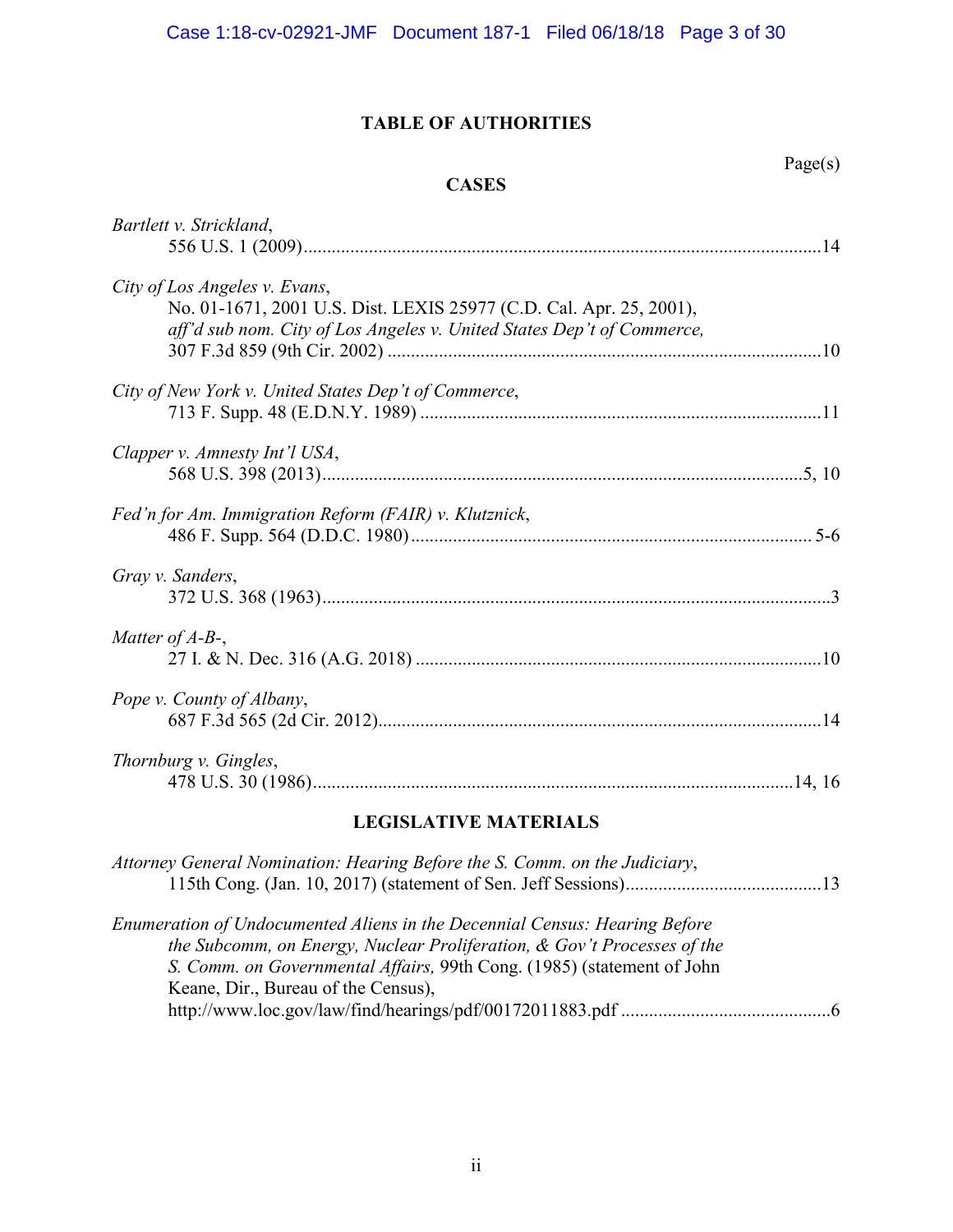| Progress Report on the 2020 Census: Hearing Before H. Comm. on Oversight &<br>Gov't Reform, 115th Cong. (2018) (statement of Vanita Gupta, President<br>& CEO, The Leadership Conference on Civil and Human Rights),<br>http://civilrightsdocs.info/pdf/testimony/VG-house-OGR-statement-5-8-                              |  |
|----------------------------------------------------------------------------------------------------------------------------------------------------------------------------------------------------------------------------------------------------------------------------------------------------------------------------|--|
| Progress Report on the 2020 Census: Hearing Before the H. Comm. on Oversight<br>& Gov't Reform, 115th Cong. (2018) (statement of John M. Gore, Acting<br>Assistant Att'y Gen., U.S. Dep't of Justice),<br>https://oversight.house.gov/wp-content/uploads/2018/05/Gore-                                                     |  |
| Progress Report on the 2020 Census: Hearing Before the H. Comm. on Oversight<br>& Gov't Reform, 115th Cong. (2018) (testimony of Justin Levitt,<br>Professor, Loyola Law School), https://oversight.house.gov/wp-<br>content/uploads/2018/05/Levitt-Testimony-2020-Census-Hearing-<br>05082018.pdf<br>3, 4, 14, 15, 16, 17 |  |

# **OTHER AUTHORITIES**

| Arthur, Rob, Latinos in Three Cities Are Reporting Fewer Crimes Since Trump<br>Took Office, Three Cities Are Reporting Fewer Crimes Since Trump Took<br>Office, FiveThirtyEight (May 18, 2017),<br>https://fivethirtyeight.com/features/latinos-report-fewer-crimes-in-three-                      |
|----------------------------------------------------------------------------------------------------------------------------------------------------------------------------------------------------------------------------------------------------------------------------------------------------|
| Artiga, Samantha & Anthony Damico, Kaiser Family Foundation, Nearly 20<br>Million Children Live in Immigrant Families that Could Be Affected by<br>Evolving Immigration Policies (2018), http://files.kff.org/attachment/Data-<br>Note-Nearly-20-Million-Children-Live-in-Immigrant-Families-that- |
| Fishkin, Joseph, The Administration is Lying About the Census, Balkinization<br>(Mar. 27, 2018), https://balkin.blogspot.com/2018/03/the-administration-                                                                                                                                           |
| Glenn, Heidi, Fear of Deportation Spurs 4 Women to Drop Domestic Abuse<br>Cases in Denver, NPR (Mar. 21, 2017),<br>https://www.npr.org/2017/03/21/520841332/fear-of-deportation-spurs-4-                                                                                                           |
| Letter from Arthur E. Gary, General Counsel, DOJ, to Ron Jarmin, U.S. Census<br>Bureau (Dec. 12, 2017), https://www.courthousenews.com/wp-                                                                                                                                                         |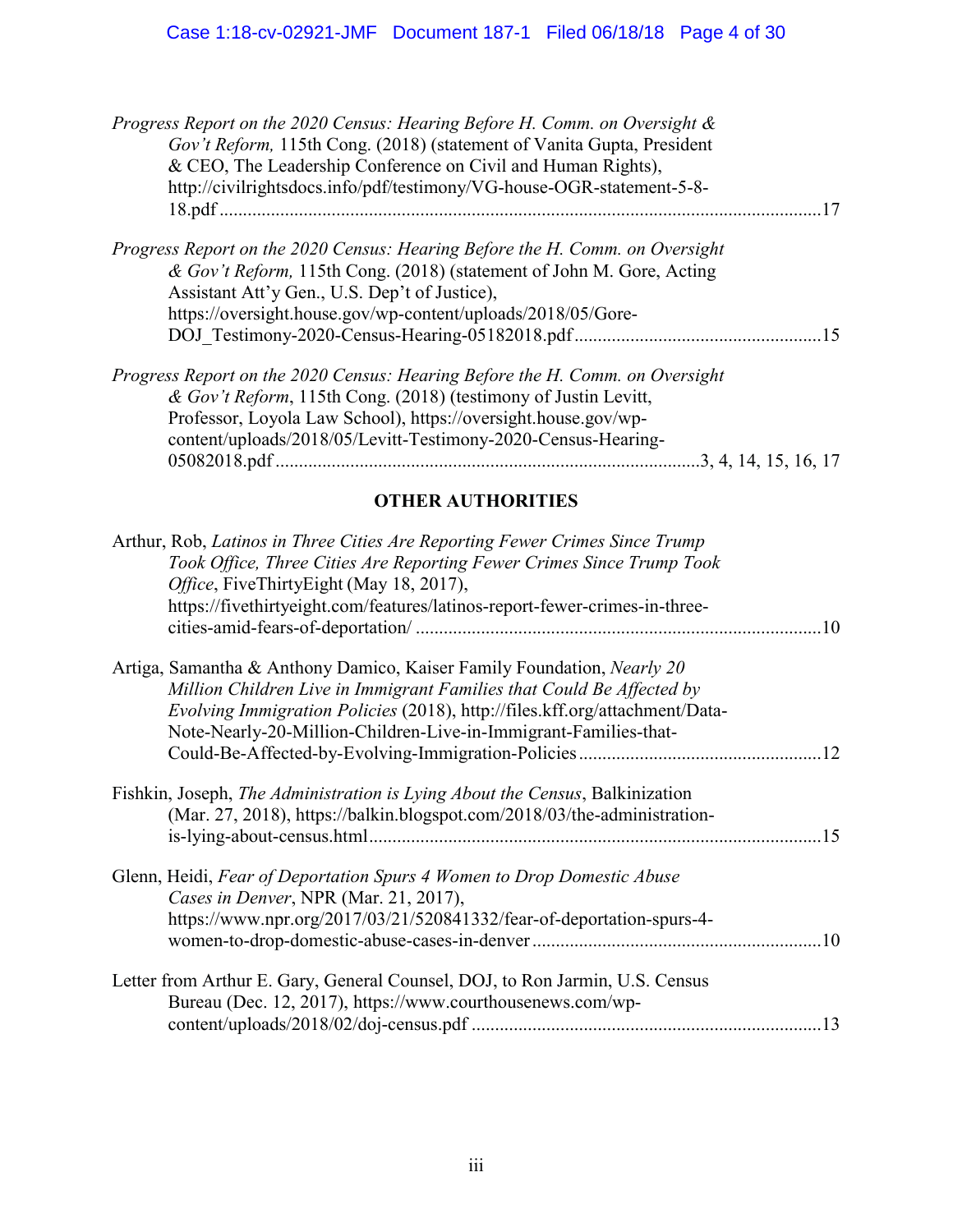| Lewis, Brooke A., HPD Chief Announces Decrease in Hispanics Reporting Rape<br>and Violent Crimes Compared to Last Year, HOUSTON CHRONICLE (Apr.<br>6, 2017), https://www.chron.com/news/houston-<br>texas/houston/article/HPD-chief-announces-decrease-in-Hispanics-                                                                                                                                    |  |
|---------------------------------------------------------------------------------------------------------------------------------------------------------------------------------------------------------------------------------------------------------------------------------------------------------------------------------------------------------------------------------------------------------|--|
| Mathema, Silva, Keeping Families Together: Why All Americans Should Care                                                                                                                                                                                                                                                                                                                                |  |
| About What Happens to Unauthorized Immigrants, Center for American<br>Progress (Mar. 16, 2017),                                                                                                                                                                                                                                                                                                         |  |
| https://www.americanprogress.org/issues/immigration/reports/2017/03/16/                                                                                                                                                                                                                                                                                                                                 |  |
| Memorandum from Center for Survey Measurement, U.S. Census Bureau, to<br>Associate Directorate for Research and Methodology ("ARDM"):<br>Respondent Confidentiality Concerns (Sept. 20, 2017),<br>https://www2.census.gov/cac/nac/meetings/2017-11/Memo-Regarding-                                                                                                                                      |  |
|                                                                                                                                                                                                                                                                                                                                                                                                         |  |
| Memorandum from Ron S. Jarmin, Director, U.S. Census Bureau, to Barbara<br>Anderson, Chair, Census Scientific Advisory Comm.: U.S. Census Bureau<br>Responses to Census Scientific Advisory Committee Fall 2017<br>Recommendations (Jan. 26, 2018),<br>https://www2.census.gov/cac/sac/meetings/2017-09/2018-01-26-census-                                                                              |  |
|                                                                                                                                                                                                                                                                                                                                                                                                         |  |
| Meyers, Mikelyn & Patricia Goerman, U.S. Census Bureau, Respondent<br>Confidentiality Concerns in Multilingual Pretesting Studies and Possible<br>Effects on Response Rates and Data Quality for the 2020 Census 25 (May<br>2018) (presentation at 73rd Annual Conference of the American<br>Association for Public Opinion Research (AAPOR)),<br>https://census.gov/content/dam/Census/newsroom/press- |  |
| Meyers, Mikelyn, U.S. Census Bureau, Respondent Confidentiality Concerns and<br>Possible Effects on Response Rates and Data Quality for the 2020 Census<br>(Nov. 2, 2017) (presentation at National Advisory Committee on Racial,<br>Ethnic, and Other Populations Fall Meeting),<br>https://www2.census.gov/cac/nac/meetings/2017-11/Meyers-NAC-                                                       |  |
| Persily, Nathaniel, The Law of the Census: How to Count, What to Count, Whom<br>to Count, and Where to Count Them, 32 Cardozo L. Rev. 755, 759 (2011)16                                                                                                                                                                                                                                                 |  |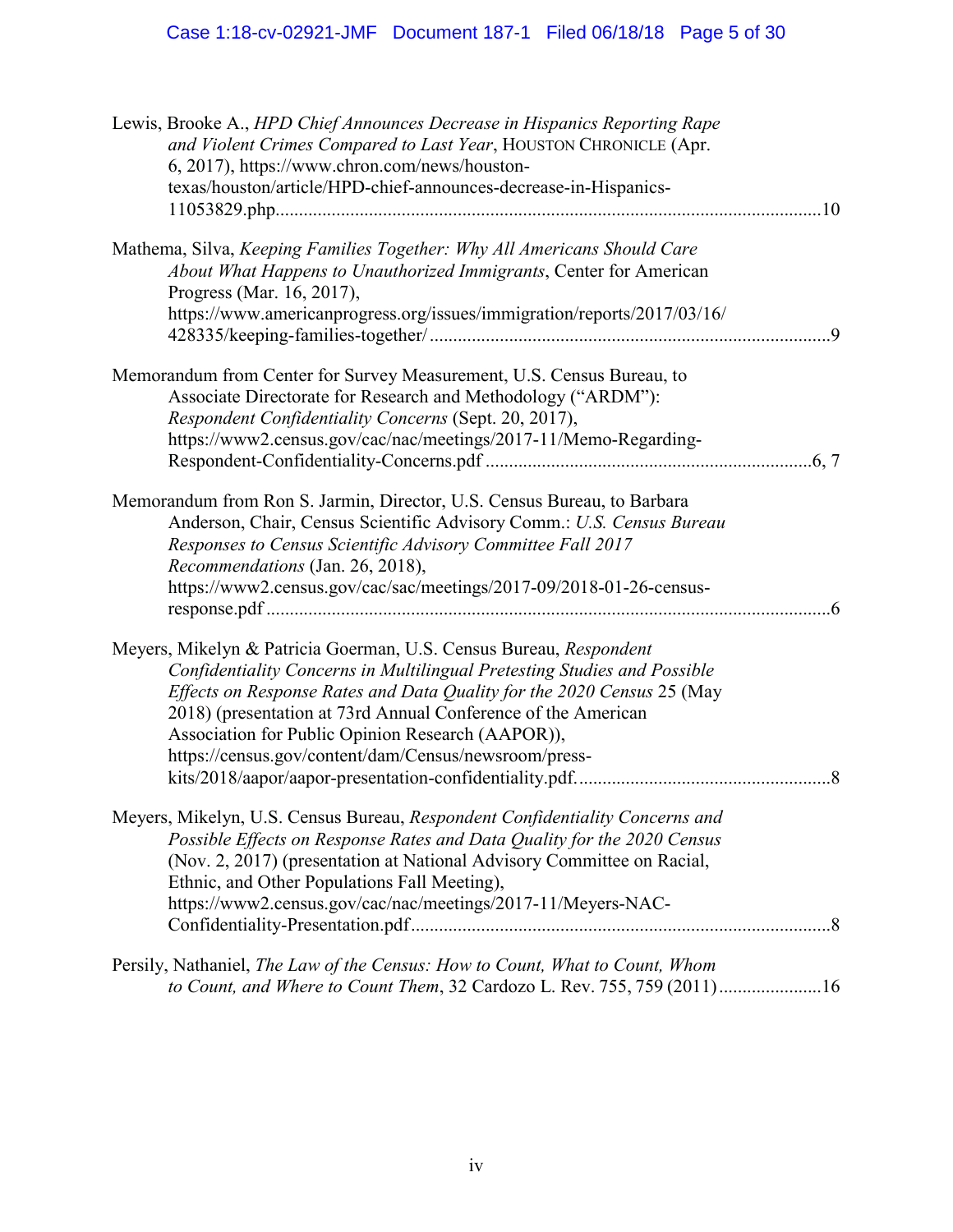| Reamer, Andrew, GW Institute of Public Policy, Counting For Dollars 2020: The<br>Role of the Decennial Census in the Geographic Distribution of Federal<br>Funds, Report #2: Estimating Fiscal Costs of a Census Undercount to<br><i>States</i> (2018),                                                      |  |
|--------------------------------------------------------------------------------------------------------------------------------------------------------------------------------------------------------------------------------------------------------------------------------------------------------------|--|
| https://gwipp.gwu.edu/sites/g/files/zaxdzs2181/f/downloads/GWIPP%20R<br>eamer%20Fiscal%20Impacts%20of%20Census%20Undercount%20on%2                                                                                                                                                                           |  |
| Robbins, Liz & Katie Benner, <i>Documents Show Political Lobbying in Census</i><br>Question About Citizenship, N.Y. Times (June 9, 2018),                                                                                                                                                                    |  |
| https://www.nytimes.com/2018/06/09/nyregion/kobach-bannon-lobbying-                                                                                                                                                                                                                                          |  |
| Shapiro, Robert, Trump's Census Policy Could Boomerang and Hurt Red States<br>as Well as Blue States, Brookings (Mar. 30, 2018),                                                                                                                                                                             |  |
| https://www.brookings.edu/blog/fixgov/2018/03/30/trump-census-harms-                                                                                                                                                                                                                                         |  |
| U.S. Census Bureau, Decennial Census and the American Community Survey<br>(ACS), https://www.census.gov/programs-surveys/decennial-                                                                                                                                                                          |  |
| Urahn, Susan K., et al., The Pew Charitable Trusts, The Children's Health<br>Insurance Program: A 50-state examination of CHIP spending and<br>enrollment (2014),<br>http://www.pewtrusts.org/~/media/assets/2014/10/childrens_health_insura                                                                 |  |
| Wang, Amy B., 'Mothers Could Not Stop Crying': Lawmaker Blasts Trump<br>Policy After Visiting Detained Immigrants, Washington Post (June 10,<br>2018),<br>https://www.washingtonpost.com/news/politics/wp/2018/06/10/mothers-<br>could-not-stop-crying-officials-blast-trump-policy-after-visiting-detained- |  |
| Wang, Hansi Lo & Marisa Penaloza, Many Noncitizens Plan To Avoid The 2020<br>Census, Test Run Indicates, NPR (May 11, 2018),                                                                                                                                                                                 |  |
| https://www.npr.org/2018/05/11/610492880/many-noncitizens-plan-to-                                                                                                                                                                                                                                           |  |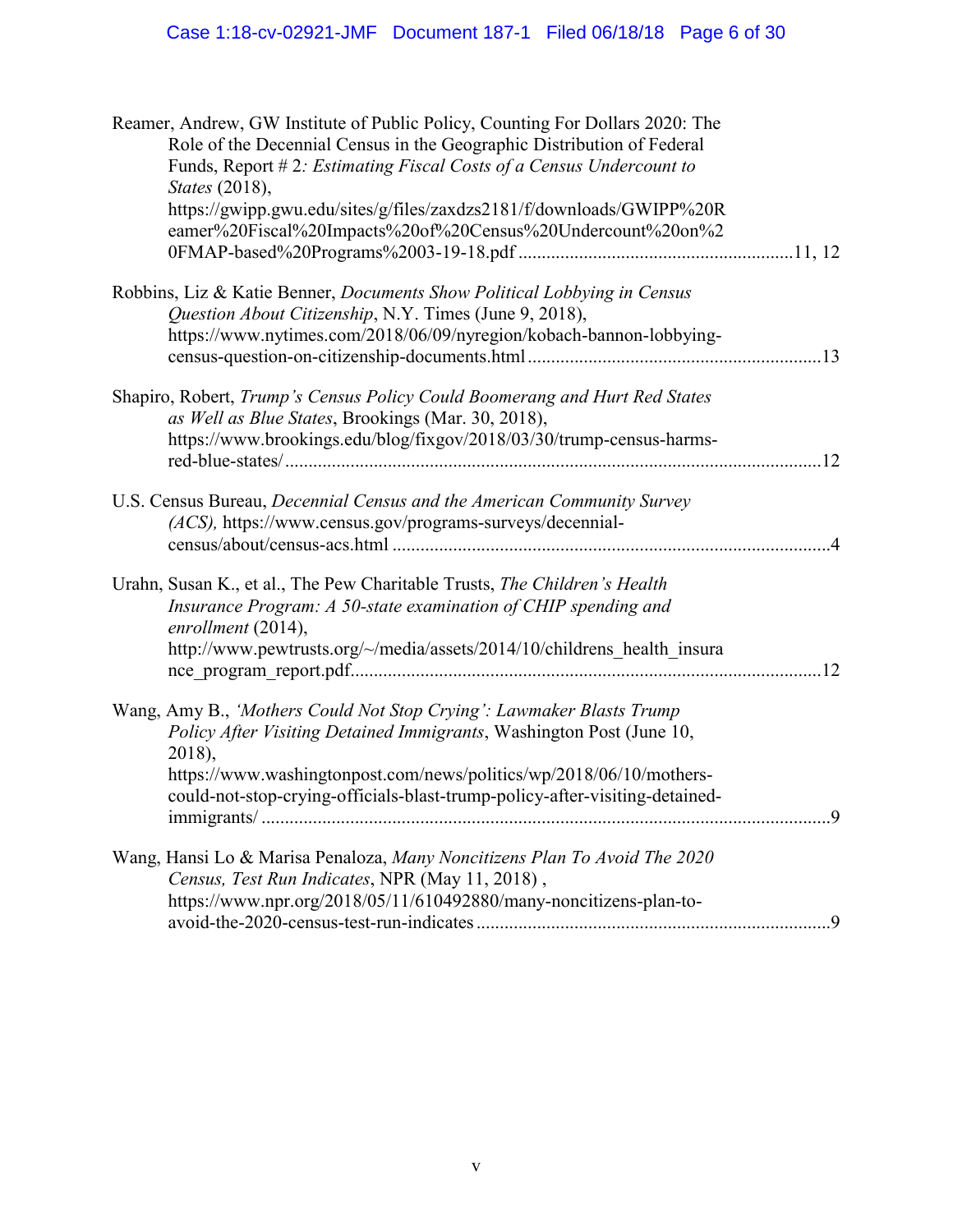### **INTEREST OF AMICI**

Amici (listed in the Appendix) are grassroots, advocacy, labor, legal services, and other organizations committed to the protection of civil and human rights in the United States. What unites this coalition is an interest in ensuring that all communities—particularly young children, women, immigrants, low-income communities, and communities of color—continue to enjoy the recognition, freedom, and economic and political power to which they are entitled under the U.S. Constitution. The government's addition of a citizenship question to the 2020 census gravely threatens to undermine that goal.

A fair and accurate 2020 census is a critical civil rights issue. Not only is the constitutionally mandated census central to apportioning political power at every level of government, but the data collected also influence the annual allocation of more than \$800 billion in federal money, along with countless policy and investment decisions by government agencies, nonprofit organizations, and private enterprise. Given its foundational importance to American government and society, the census must be above partisan politics. The misguided decision to reverse seventy years of consistent census practice and insert an untested citizenship question undermines the integrity of the count, damages our communities, and violates the Census Bureau's constitutional and statutory duties to conduct a full enumeration of the U.S. population.

## **SUMMARY OF ARGUMENT**

Amici have spent decades advocating, educating the public, and litigating around issues concerning full and equal participation in the American political process, and so have vast knowledge and experience concerning the census and the uses to which it has been put including, as relevant here, allocating federal programmatic funding, determining equitable political representation, and enforcing voting rights. This brief addresses three issues on which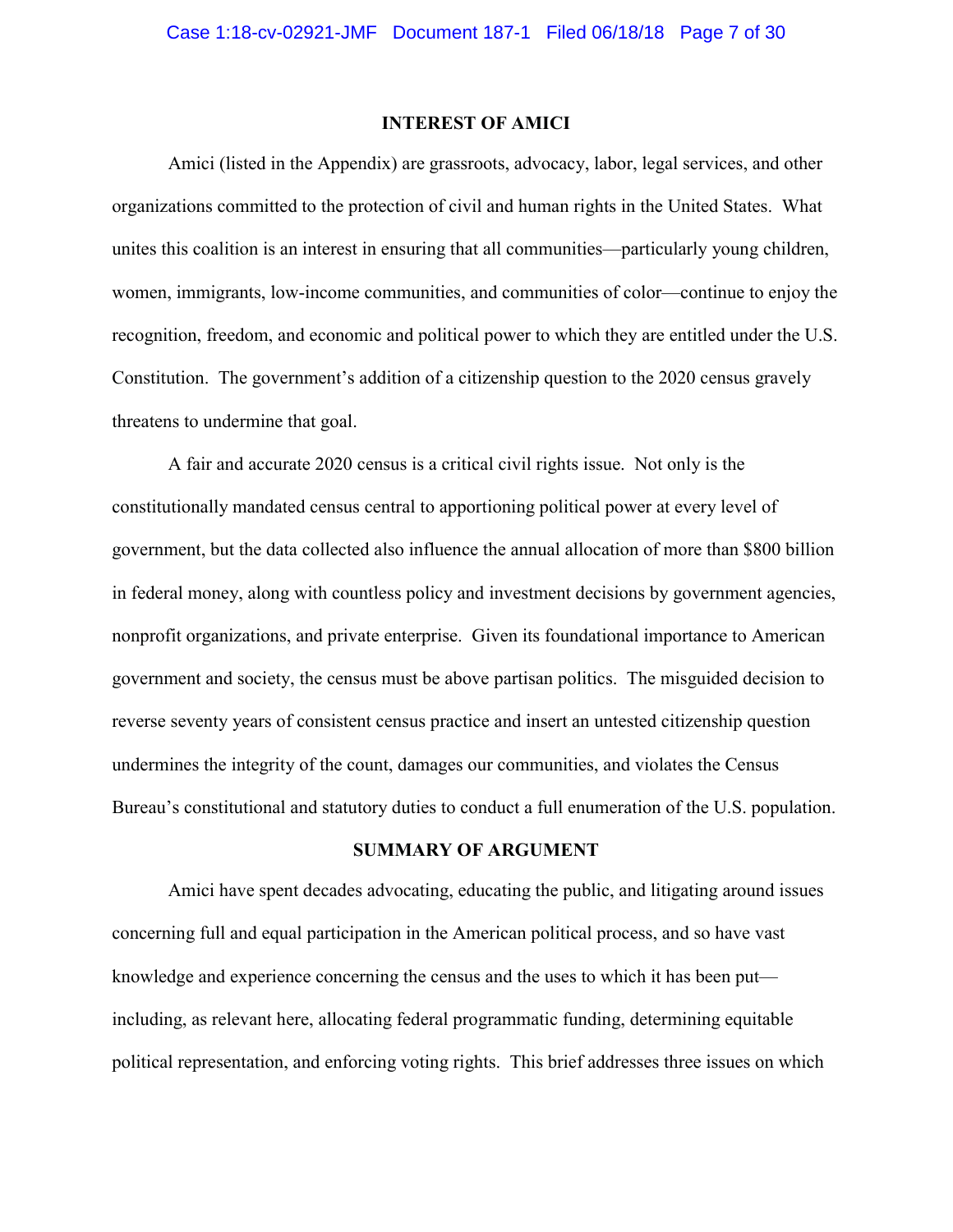# Case 1:18-cv-02921-JMF Document 187-1 Filed 06/18/18 Page 8 of 30

defendants and their amici have staked their defense of the citizenship question and as to which amici are uniquely equipped to provide guidance to this Court.

First, defendants' motion to dismiss and their amici's briefs in support proceed from the same overstated premise that the census has long posed a citizenship question like the one slated for inclusion in the 2020 census. In truth, the last census to have asked all respondents to indicate their citizenship was in 1950, prior to the enactment of the Voting Rights Act (VRA) and path-marking Supreme Court decisions confirming core constitutional protections for equal voting rights and political representation.

Second, defendants and their amici contend that plaintiffs lack standing because the inclusion of the citizenship question will not suppress response rates or lead to an undercount, and that in any event the deleterious effects plaintiffs allege will follow from an undercount are all speculative and contingent. Amici and their constituencies have spent decades in the field, working with communities to ensure full participation in the census. Their experience, and the findings of social scientists, all confirm that including the citizenship question will lead—indeed, already has led—to depressed participation, particularly among families that include immigrants, young children, and people of color.

Third, defendants contend—cynically and incorrectly—that inclusion of the citizenship question is necessary to ensure proper enforcement of the Voting Rights Act. That claim should be rejected; the Voting Rights Act has been enforced throughout its history notwithstanding the absence of a citizenship question on the census, and including the question now for the first time would have disastrous results.

2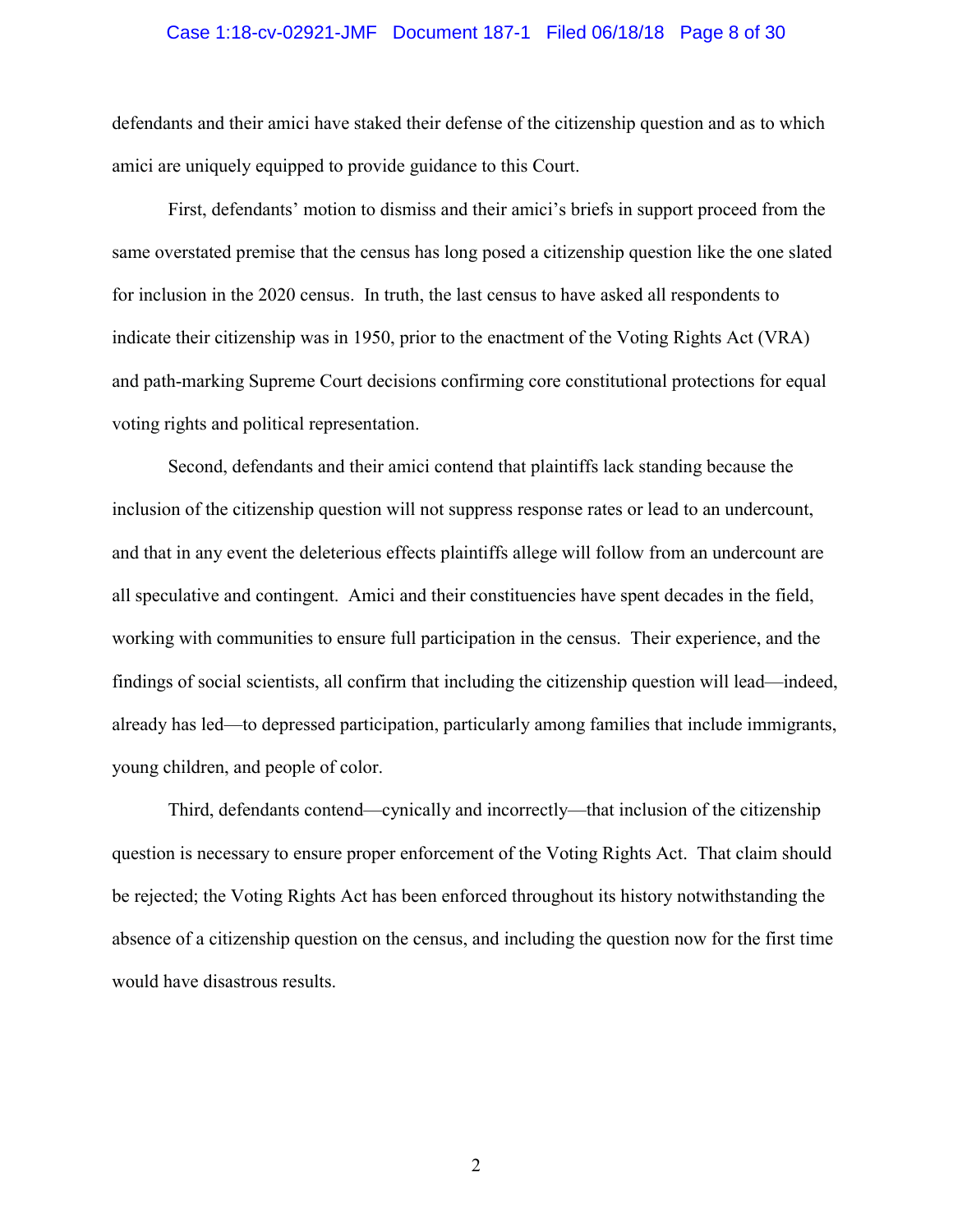#### **ARGUMENT**

#### **I. THE CITIZENSHIP QUESTION HAS NEVER BEEN PART OF THE MODERN CENSUS**

The last time all census respondents were asked to provide their citizenship information was in 1950—before the passage of the Voting Rights Act, when communities of color were systematically undercounted and underrepresented, and before the Supreme Court recognized, among other things, the "one person, one vote" principle that undergirds contemporary voting rights jurisprudence. *See Gray v. Sanders*, 372 U.S. 368 (1963). Claiming that "many" decennial censuses as far back as 1820 have requested citizenship information (MTD 3), and that "[m]ost censuses conducted since 1820 have included questions concerning citizenship" (ACLJ Br. 2; *see* States Br. 4), defendants and their amici contend that this history rebuts any inference that the citizenship question is now being introduced for any political or nefarious purposes.

Since the passage of the Voting Rights Act—the very statute on which defendants base their rationale for adding a citizenship question—most respondents to the census have not been asked to provide *any* citizenship information. From 1960 until 2010, most census respondents received a short-form census that did not include any question about citizenship. A small portion of respondents—approximately one in six households—received a long-form questionnaire, which included a citizenship question mixed in with a battery of other personal questions, ranging from questions about the mode of entry into the house to the extent of its kitchen facilities.<sup>1</sup> In 2005, the long-form census questionnaire was largely displaced by the American Community Survey (ACS), which the Census Bureau launched as a monthly data-gathering

<sup>1</sup> *See Progress Report on the 2020 Census: Hearing Before the H. Comm. on Oversight & Gov't Reform,* 115th Cong. 3, 4 (2018) (testimony of Justin Levitt, Professor, Loyola Law School) ("Levitt Testimony").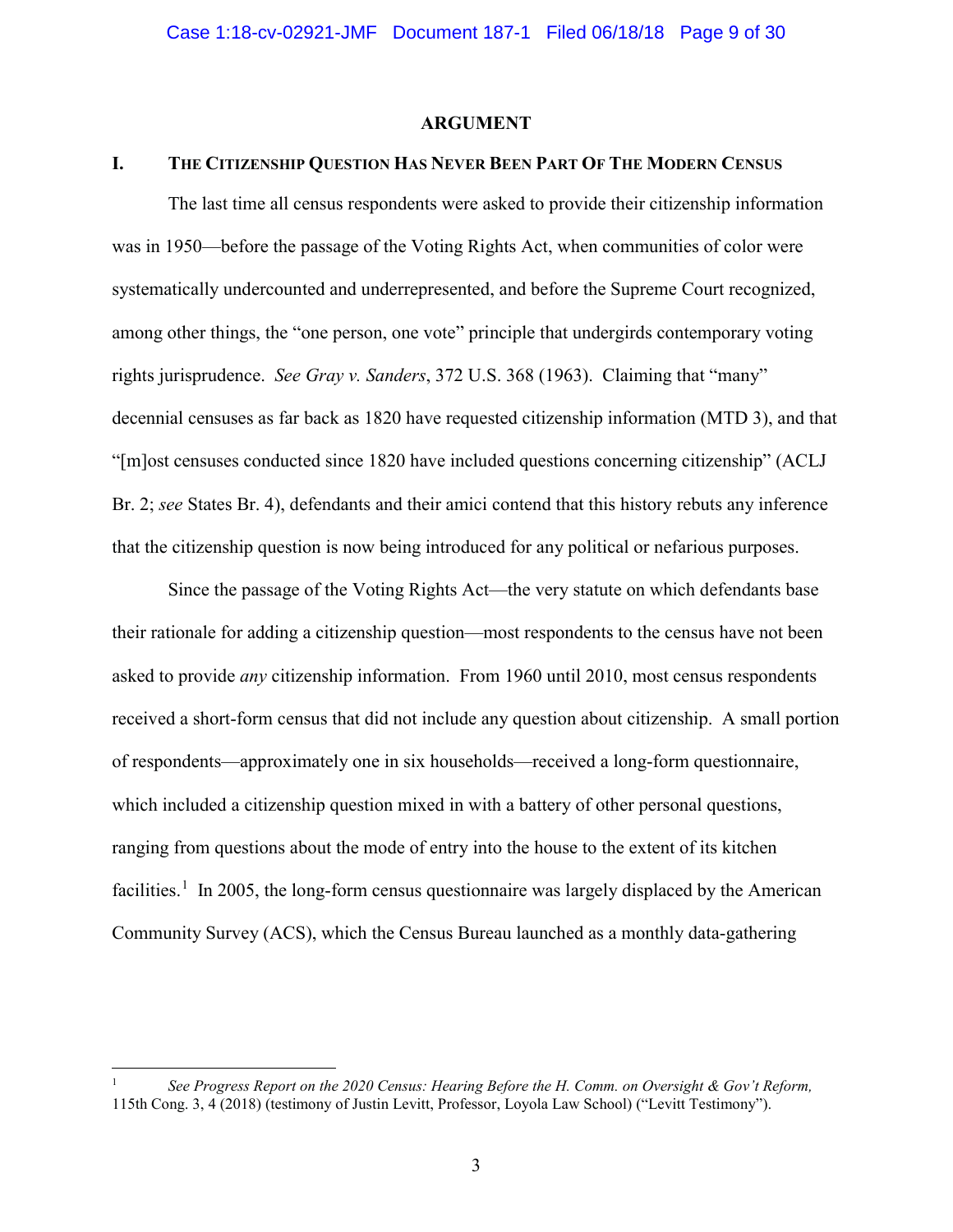#### Case 1:18-cv-02921-JMF Document 187-1 Filed 06/18/18 Page 10 of 30

exercise to collect continuous, consistent nationwide demographic data.<sup>2</sup> As a result, the  $2010$ census was a "short form only" census, and the same is expected for the 2020 census. *Id.* 

Defendants and their amici attempt to leverage the ACS's citizenship question to demonstrate a "nearly unbroken history of asking about citizenship." States Br. 5. That argument is deceptive. The inclusion of a citizenship question in a lengthy survey sent only to a representative sample of households is not comparable to its inclusion in the short list of questions asked of every individual in the country. As Professor Justin Levitt explained in recent testimony before Congress, "[i]n the context of a lengthy and detailed survey like [the ACS], with questions that many view as quite personal (and hence asked only of a sample of the population at any one time), a question about citizenship does not tend to stand out overmuch." Levitt Testimony 5. The purpose of the 28-page ACS is not to accurately count the population, but to "understand[] who and where Americans are, what we do, and how we live." *Id.* In contrast, the census is designed to "be short, simple, and minimally intrusive, to maximize response rates" to conduct an "actual Enumeration." *Id.* The purpose of the ACS in comparison to the purpose of the census is fundamentally distinct, so response rates or reactions to questions featured on one questionnaire are not indicative of how respondents would react to questions on a different questionnaire. The comparison on which defendants and their amici rely does not withstand scrutiny.<sup>3</sup>

<sup>2</sup> *See* U.S. Census Bureau, *Decennial Census and the American Community Survey (ACS)*.

<sup>3</sup> Moreover, as explained further below, if an individual receiving the ACS does not answer the question (or the survey as a whole), there are a number of common statistical techniques that can and do compensate. *See infra*  Section III.B. In other words, suppressed response rates on the ACS do not cause any systemic data problem. That is simply not true with the census: Statistical imputation is permitted in some limited circumstances, but there are precious few ways to compensate for nonresponse in an enumeration. That is, the consequences of nonresponse are more serious, and less remediable, on the decennial census than on the ACS. Levitt Testimony 16.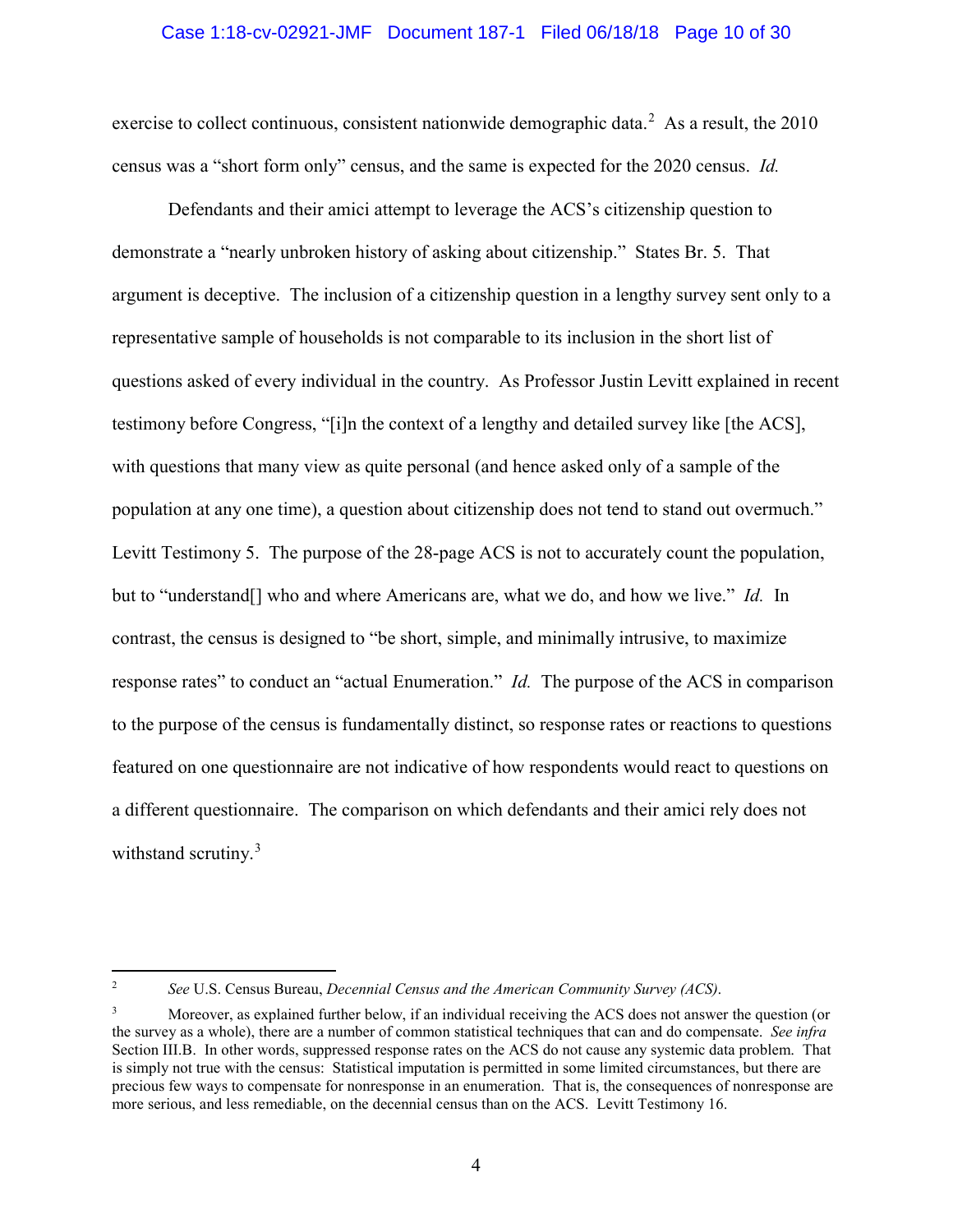# **II. PLAINTIFFS HAVE STANDING TO CHALLENGE DEFENDANTS' INCLUSION OF A CITIZENSHIP QUESTION ON THE 2020 CENSUS**

Plaintiffs have standing to challenge defendants' decision to include a citizenship question on the 2020 census because that decision exposes plaintiffs to present and "certainly impending" harms. *Clapper v. Amnesty Int'l USA*, 568 U.S. 398, 409 (2013). First, the inclusion of a citizenship question will inevitably lead to a differential undercount of historically underrepresented communities. The injury plaintiffs allege is neither hypothetical nor strictly prospective: Pretesting shows that the mere possibility of a citizenship question has already diminished response rates and increased anxiety over participation in the census. Second, the inevitable undercount will lead to a direct loss of federal funding for plaintiffs and the jurisdictions they encompass. Those harms are directly traceable to defendants' default of their constitutional duty to perform an "actual Enumeration" of the population in the United States and the resultant violation of the Equal Protection Clause.

#### **A. The Inclusion Of A Citizenship Question Will Result In An Undercount**

The inclusion of a citizenship question on the 2020 census will result in a differential undercount of historically under-represented minorities, young children, and other vulnerable populations—the very communities that amici represent and on whose behalf amici advocate. This is an intolerably anti-democratic, and entirely avoidable, result.

Historically, the Census Bureau has long opposed adding a citizenship question to the census to avoid a systematic undercount of immigrant communities. For example, in 1980, the Bureau opined that "any effort to ascertain citizenship will inevitably jeopardize the overall accuracy of the population count. … Questions as to citizenship are particularly sensitive in minority communities and would inevitably trigger hostility, resentment and refusal to cooperate." *Fed'n for Am. Immigration Reform (FAIR) v. Klutznick*, 486 F. Supp. 564, 568

5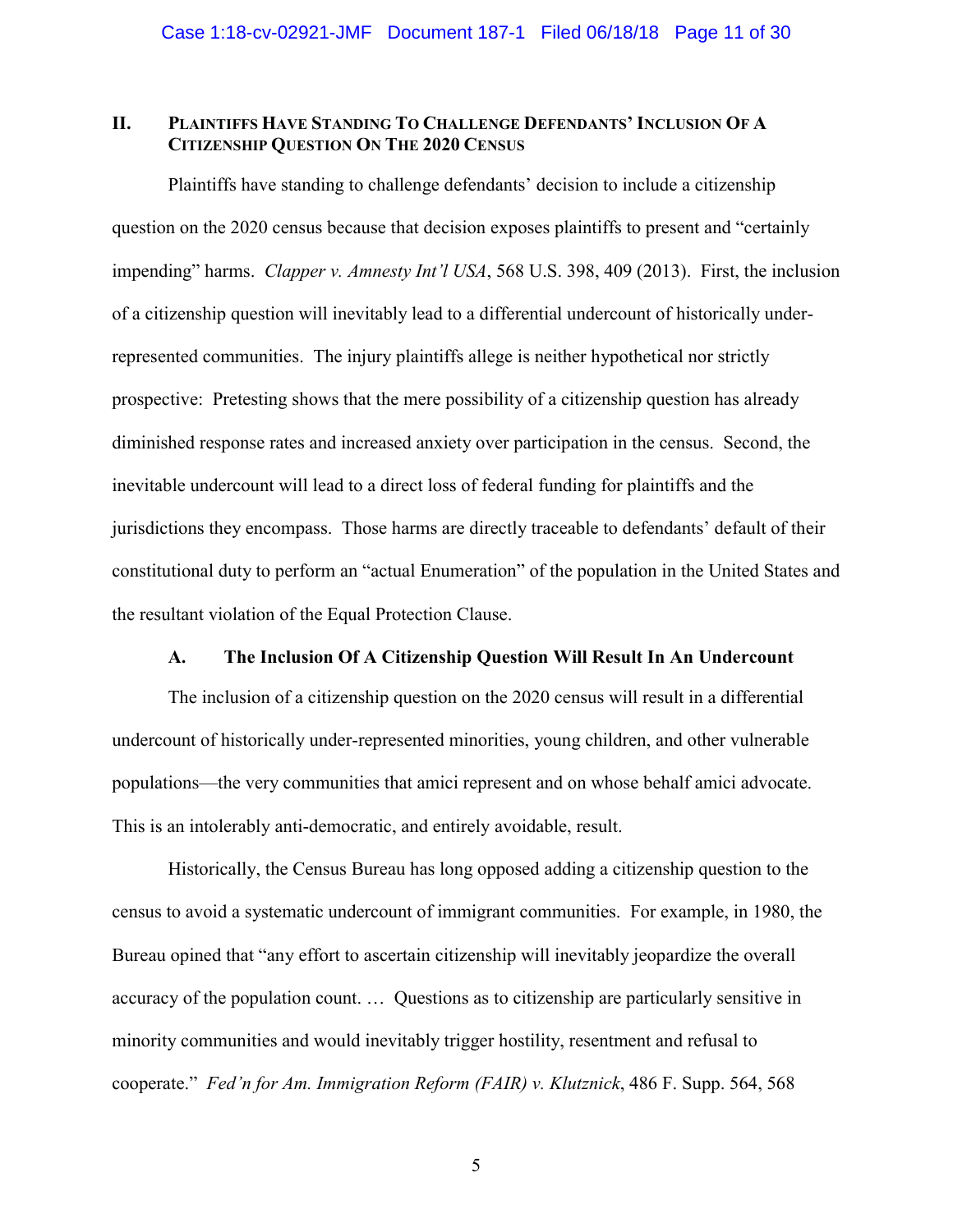#### Case 1:18-cv-02921-JMF Document 187-1 Filed 06/18/18 Page 12 of 30

(D.D.C. 1980) (describing Bureau's litigation position). The Director of the Census Bureau confirmed that intuition in congressional testimony in 1990, explaining that census questions about citizenship status would lead to the Census Bureau being "perceived as an enforcement agency," and that such a perception would have "a major effect on census coverage."<sup>4</sup>

That opposition is well-founded, as information recently disclosed by the Census Bureau confirms. As reflected in the administrative record filed in this case, career Census Bureau personnel have recently highlighted differential response rates to past ACS surveys and longform census for households with noncitizens (versus households with citizens) (AR 1280-1281), and emphasized the additional nonresponse expected in 2020 in light of the inclusion of a citizenship question (AR 1282, 1305, 1312). The Census Bureau's own data from its Center for Survey Measurement (CSM) further demonstrate that if a citizenship question is added to the census, formerly willing respondents will go to extraordinary lengths to avoid participating in it.<sup>5</sup>

Immediately prior to the addition of the citizenship question, the Bureau had compiled substantial information showing the problems it was having with non-citizen response. CSM conducted pretesting after the Census Scientific Advisory Committee expressed concerns "about the possibility that 2020 could be politicized" regarding privacy of the information collected by the decennial census.<sup>6</sup> Through multiple methods including Internet self-response, cognitive inquiry via the Census Barriers, Attitudes and Motivators Survey, doorstep messages, and field representatives and supervisors interacting with focus groups, the CSM concluded that an

<sup>4</sup> *Enumeration of Undocumented Aliens in the Decennial Census: Hearing Before the Subcomm, on Energy, Nuclear Proliferation, & Gov't Processes of the S. Comm. on Governmental Affairs*, 99th Cong. 16, 23, 32 (1985) (statement of John Keane, Dir., Bureau of the Census).

<sup>5</sup> Memorandum from Center for Survey Measurement, U.S. Census Bureau, to Associate Directorate for Research and Methodology *("ARDM"): Respondent Confidentiality Concerns* (Sept. 20, 2017) ("*CSM Memo*").

<sup>6</sup> Memorandum from Ron S. Jarmin, Director, U.S. Census Bureau, to Barbara Anderson, Chair, Census Scientific Advisory Comm.: *U.S. Census Bureau Responses to Census Scientific Advisory Committee Fall 2017 Recommendations* (Jan. 26, 2018).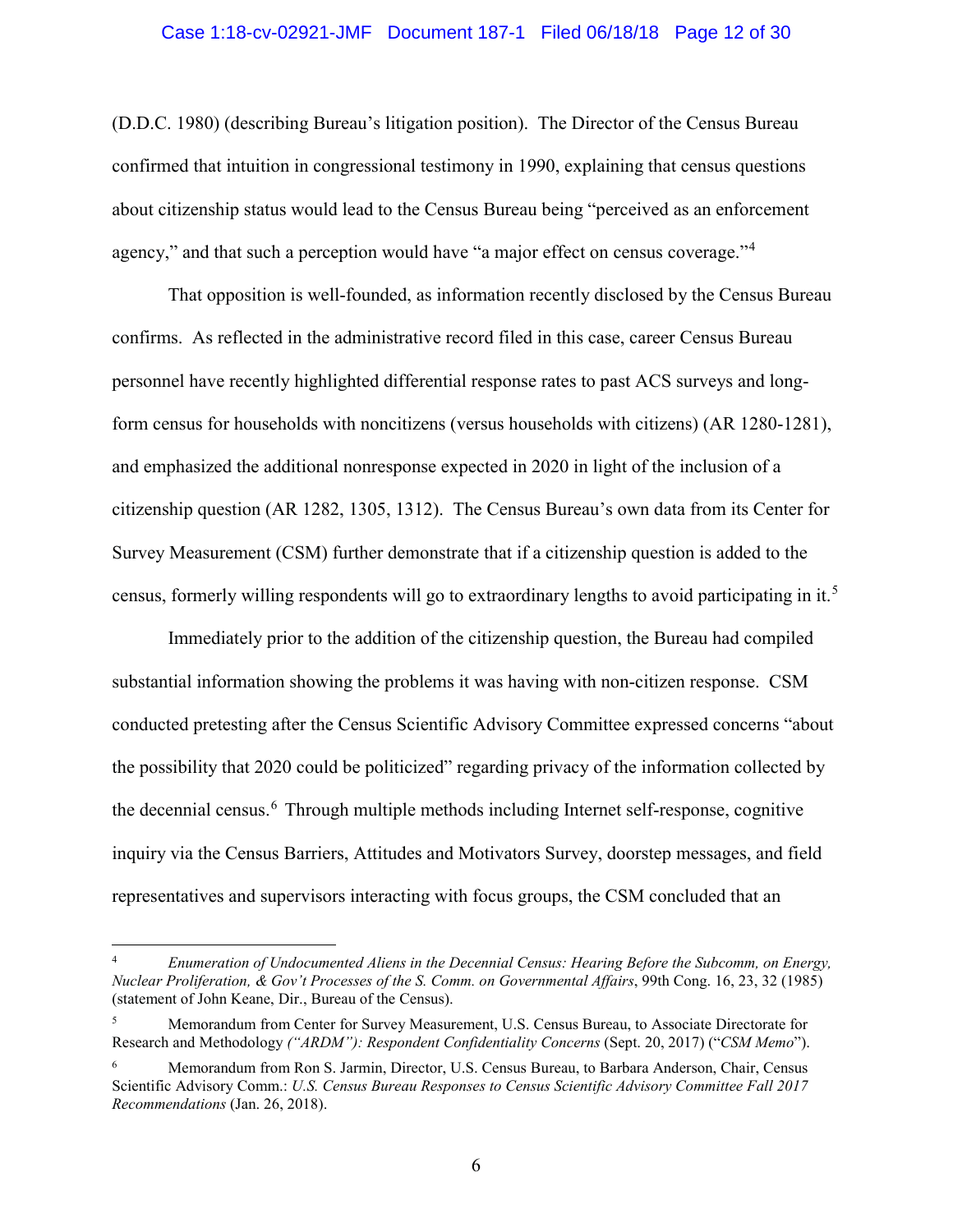#### Case 1:18-cv-02921-JMF Document 187-1 Filed 06/18/18 Page 13 of 30

unprecedented number of respondents raised issues concerning confidentiality and immigration status while participating. *CSM Memo.* Respondents also largely refused to share their own information with Bureau employees after expressing these privacy and safety concerns, and the CSM saw extremely high levels of "deliberate falsification" of information on the Internet selfresponse instruments due specifically to respondents' expressed concerns regarding revealing immigration status to the Census Bureau. *Id.* The CSM declared that its findings are "particularly troubling given that they impact hard-to-count populations disproportionately, and have implications for data quality and nonresponse." *Id*.

The Census Bureau's report also included vivid examples that highlight the lengths to which members of under-represented communities will go to avoid a citizenship question. For example, one Spanish-speaking field representative "observed Hispanic members of a household move out of a mobile home after she tried to interview them. She said, 'There was a cluster of mobile homes, all Hispanic. I went to one and I left the information on the door. I could hear them inside. I did two more interviews, and when I came back, they were moving … . It's because they were afraid of being deported.'" *Id.* Another field representative was left alone in an apartment when a respondent eventually walked out of an interview after first shutting down and refusing to answer questions concerning his citizenship status. *Id.* And in one instance, an English-speaking respondent declared, "The immigrant is not going to trust the Census employee when they are continuously hearing a contradicting message from the media everyday threatening to deport immigrants." *Id.*

These anecdotes are merely illustrative: Amici's experience confirms that the prospect of a citizenship question on the census has raised already high levels of anxiety in immigrant communities and communities of color and will undoubtedly lead to an undercount of members

7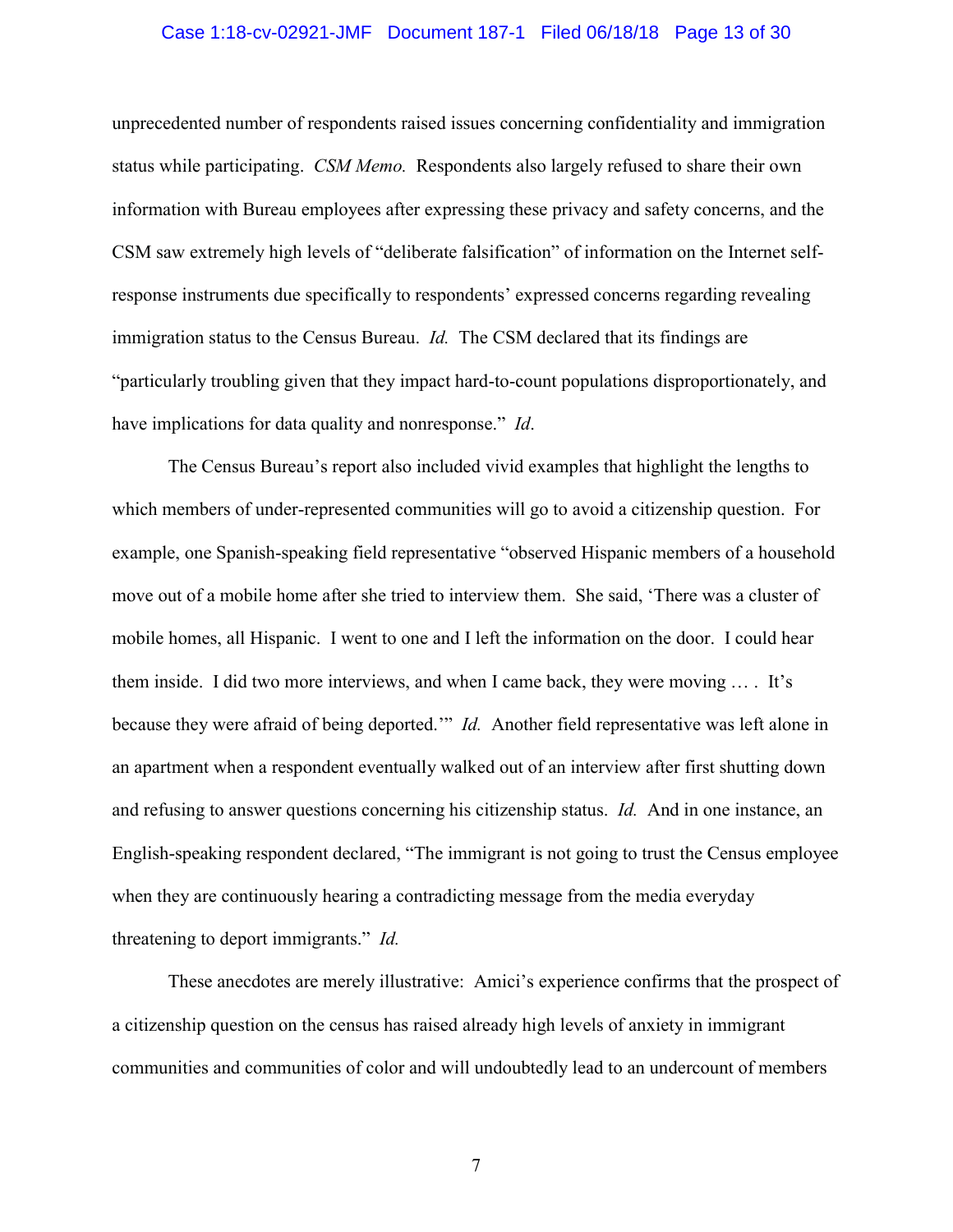#### Case 1:18-cv-02921-JMF Document 187-1 Filed 06/18/18 Page 14 of 30

of these communities. Arturo Vargas, the Executive Director of the NALEO Education Fund, and a long-time member of the U.S. Census Bureau's National Advisory Committee on Racial, Ethnic, and Other Populations, has seen first-hand the mounting anxiety in these underrepresented communities. In a focus group organized by NALEO, one participant stated explicitly that the current administration is "using the census as part of a strategy. They want to know people's status and their names. The government will make you fill out a form to tell them if you are not legal. They want to clear the U.S. of people without papers. That's why they are asking about citizenship." Vargas Decl.  $\P\P$  1, 3, 9.<sup>7</sup>

The prospect of a citizenship question is already altering respondents' behavior. A May 2018 Census Bureau presentation observed that participants in various language focus groups had expressed concerns about the citizenship question, which "may have a disproportionate impact on an already 'hard to count' population: immigrants."<sup>8</sup> The presentation confirmed that these concerns were not merely speculative. Rather, the presentation recounted specific statements and incidents attesting to the "unprecedented ground swell in confidentiality and data sharing concerns, particularly among immigrants or those who live with immigrants," which were likely to "present a barrier to participation in the 2020 census," could "impact data quality and coverage for the 2020 census," and are "[p]articularly troubling due to the disproportionate impact on hard-to-count populations."

<sup>7</sup> *See also* Meyers, U.S. Census Bureau, *Respondent Confidentiality Concerns and Possible Effects on Response Rates and Data Quality for the 2020 Census* at 9, 10, 12 (Nov. 2, 2017) (presentation at National Advisory Committee on Racial, Ethnic, and Other Populations Fall Meeting) (reporting results of pre-testing focus groups including that, for example, "[t]he immigrant is not going to trust the Census employee when they are continuously hearing a contradicting message from the media every day threatening to deport immigrants").

<sup>8</sup> Meyers & Goerman, U.S. Census Bureau, *Respondent Confidentiality Concerns in Multilingual Pretesting Studies and Possible Effects on Response Rates and Data Quality for the 2020 Census* 25, (May 2018) (presentation at 73rd Annual Conference of the American Association for Public Opinion Research (AAPOR)).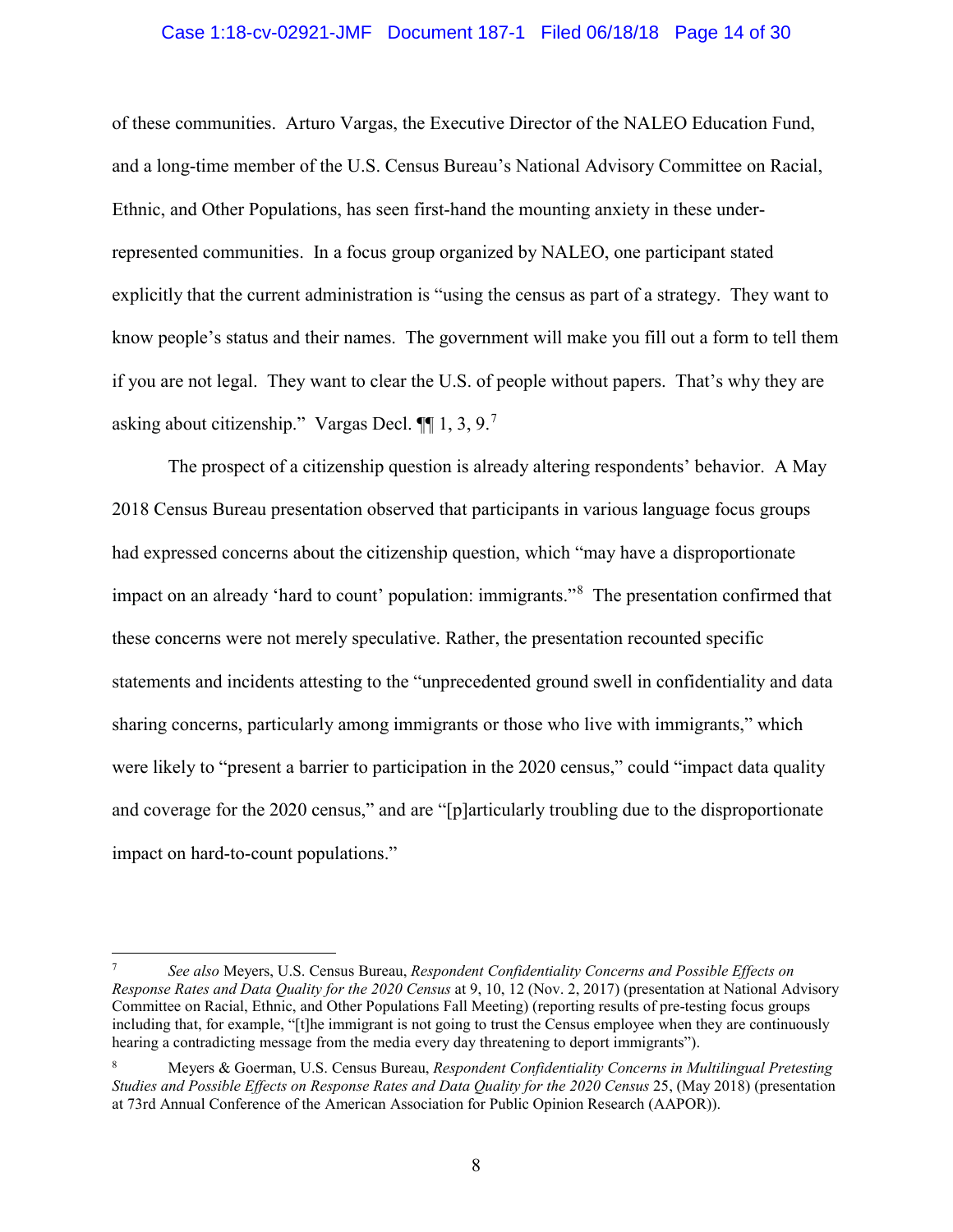#### Case 1:18-cv-02921-JMF Document 187-1 Filed 06/18/18 Page 15 of 30

The Census Bureau's "dry run" for the 2020 census in Providence County, Rhode Island, has provided the most concrete evidence that the citizenship question would depress response rates. Although the dry run does not include a citizenship question, the looming prospect of such a question has been sufficient to suppress participation. Consequently, it has been reported in the national press that "[f]ear of the census among undocumented immigrants is rippling out to their relatives who have green cards or U.S. Citizenship … [M]any are afraid of giving their information to the federal government."<sup>9</sup> One test participant explained his refusal to participate: "What if our information is misused and lands in the hands of immigration? … [Y]ou never know if it's ICE or police knocking. No one wants to open the door." *Id.*

Respondents' fears over giving the government information about their citizenship arise amidst an all-out assault on immigrants by the United States government that has placed undocumented persons and their (often citizen) families at risk. In recent weeks, the Trump Administration's stance on immigration has resulted in immigrant families being split apart at the border and being subjected to disturbing detention conditions at Border Patrol facilities.<sup>10</sup> These concerns about the government's hostility to immigrants and their children will directly affect response rates, as more than 5.9 million U.S. citizen children reside with at least one undocumented immigrant,  $11$  leading to fears that parents or other family members will be permanently separated from their children if they fill out the census. These recent episodes come after reports of domestic abuse victims not appearing in court for fear that they might be

<sup>9</sup> Wang & Penaloza, *Many Noncitizens Plan To Avoid The 2020 Census, Test Run Indicates*, NPR (May 11, 2018).

<sup>10</sup> *See* Wang, *'Mothers Could Not Stop Crying': Lawmaker Blasts Trump Policy After Visiting Detained Immigrants*, Washington Post (June 10, 2018).

<sup>11</sup> *See* Mathema, *Keeping Families Together: Why All Americans Should Care About What Happens to Unauthorized Immigrants*, Center for American Progress (Mar. 16, 2017).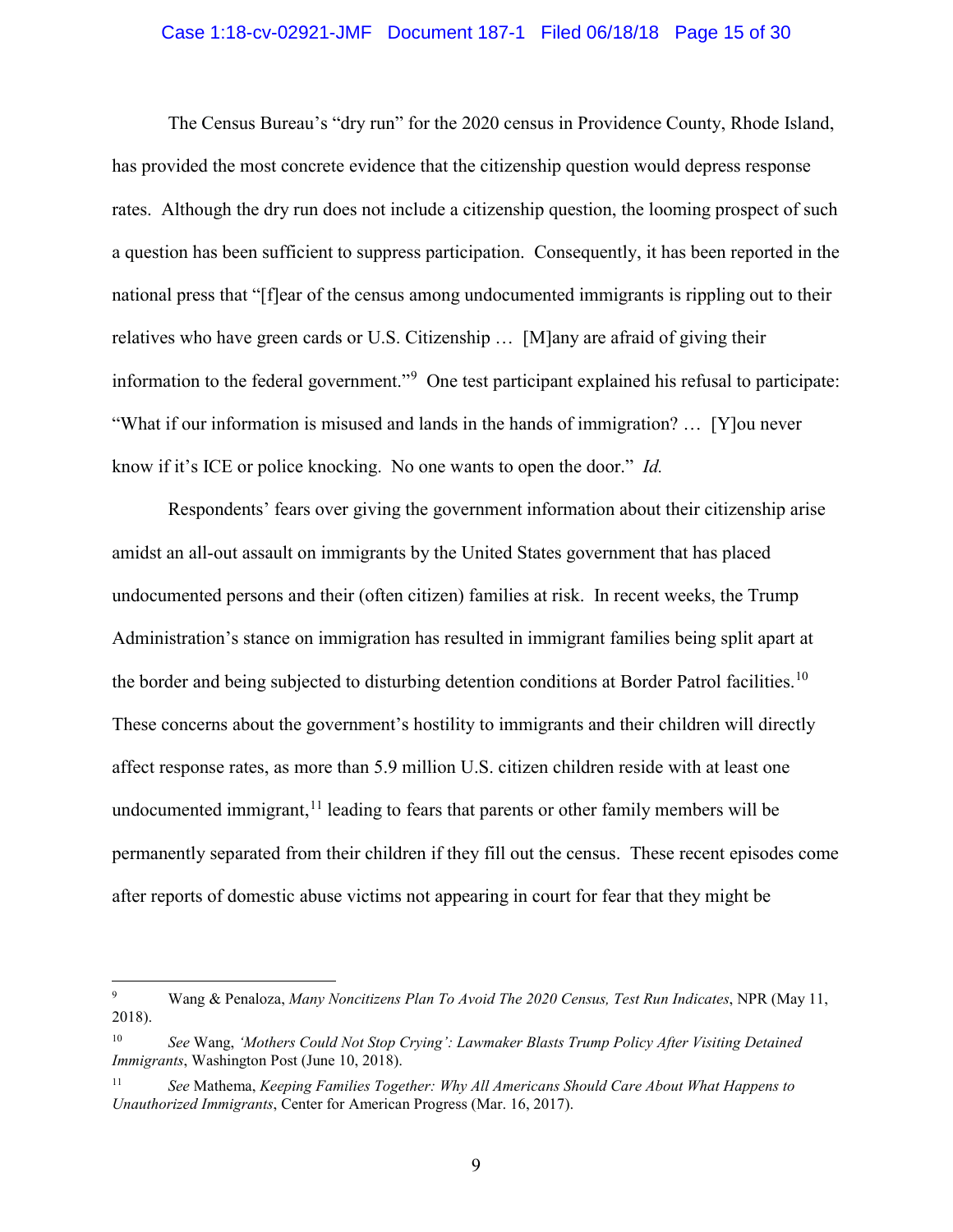### Case 1:18-cv-02921-JMF Document 187-1 Filed 06/18/18 Page 16 of 30

deported<sup>12</sup> and Hispanics and Latinos reporting fewer crimes since President Trump took office.<sup>13</sup> The results of the Census Bureau's research and the pretest in Providence therefore reinforce a disconcerting pattern of behavior towards immigrant and minority groups: These communities fear the federal government, and their response is to recoil from any interaction with public officials. In the case of the 2020 census with a citizenship question, this will mean not responding at all.

The Supreme Court held in *Clapper* that a plaintiff lacks standing when his injury rests on "a highly attenuated chain of possibilities[.]" 568 U.S. at 410. There is no attenuation here. As the Census Bureau has recognized for decades, and as recent, concrete evidence confirms, the inclusion of a citizenship question has the inevitable—indeed, intended—effect of diminishing the response rates not only of undocumented persons, but also U.S. citizens and lawful permanent residents who nonetheless fear the implications for their families and communities from furnishing information concerning citizenship.<sup>14</sup> That more than amply satisfies Article III's requirements of a certain or impending injury.

<sup>12</sup> *See* Glenn, *Fear of Deportation Spurs 4 Women to Drop Domestic Abuse Cases in Denver*, NPR (Mar. 21, 2017); *see also Matter of A-B-,* 27 I. & N. Dec. 316.

<sup>13</sup> *See, e.g.*, Arthur, *Latinos in Three Cities Are Reporting Fewer Crimes Since Trump Took Office*, FiveThirtyEight (May 18, 2017); Lewis, *HPD Chief Announces Decrease in Hispanics Reporting Rape and Violent Crimes Compared to Last Year*, Houston Chronicle (Apr. 6, 2017).

<sup>&</sup>lt;sup>14</sup> Defendants' amici claim that existing Census Bureau statistical methodologies will be sufficient to identify and adjust possible undercounts. *See* FAIR Br. 2-3. Amici refer to the recapture method as a means of identifying and adjusting undercounts. *Id.* at 3; *see also City of Los Angeles v. Evans*, No. 01-1671, 2001 U.S. Dist. LEXIS 25977, at \*12-13 (C.D. Cal. Apr. 25, 2001), *aff'd sub nom. City of Los Angeles v. United States Dep't of Commerce,*  307 F.3d 859 (9th Cir. 2002). However, amici distort the utility of this method since the Census Bureau has the ultimate power to decide whether the adjusted population figure will be released as the official census or the headcount. *Id.* at \*15. This decision has serious consequences since the headcount and the adjusted population figure differ "both as to the actual population and the geographic location of the population." *Id.* Furthermore, amici also misrepresent the utility of another method called "demographic analysis" (DA), which calculates the national population based on the net sum of all records of births, deaths, legal immigration, Medicare enrollments, estimates of emigration, and net undocumented immigration. FAIR Br. 3. As the court in *Evans* noted, an important shortcoming of DA is that "it can only provide population totals for the nation as a whole, since it is derived from records that do not reveal where the new immigrants or newborns currently live." 2001 U.S. Dist. LEXIS 25977, at \*13-14. Thus, even after a comparison and adjustment of the DA and Census data, the end result will be inaccurate.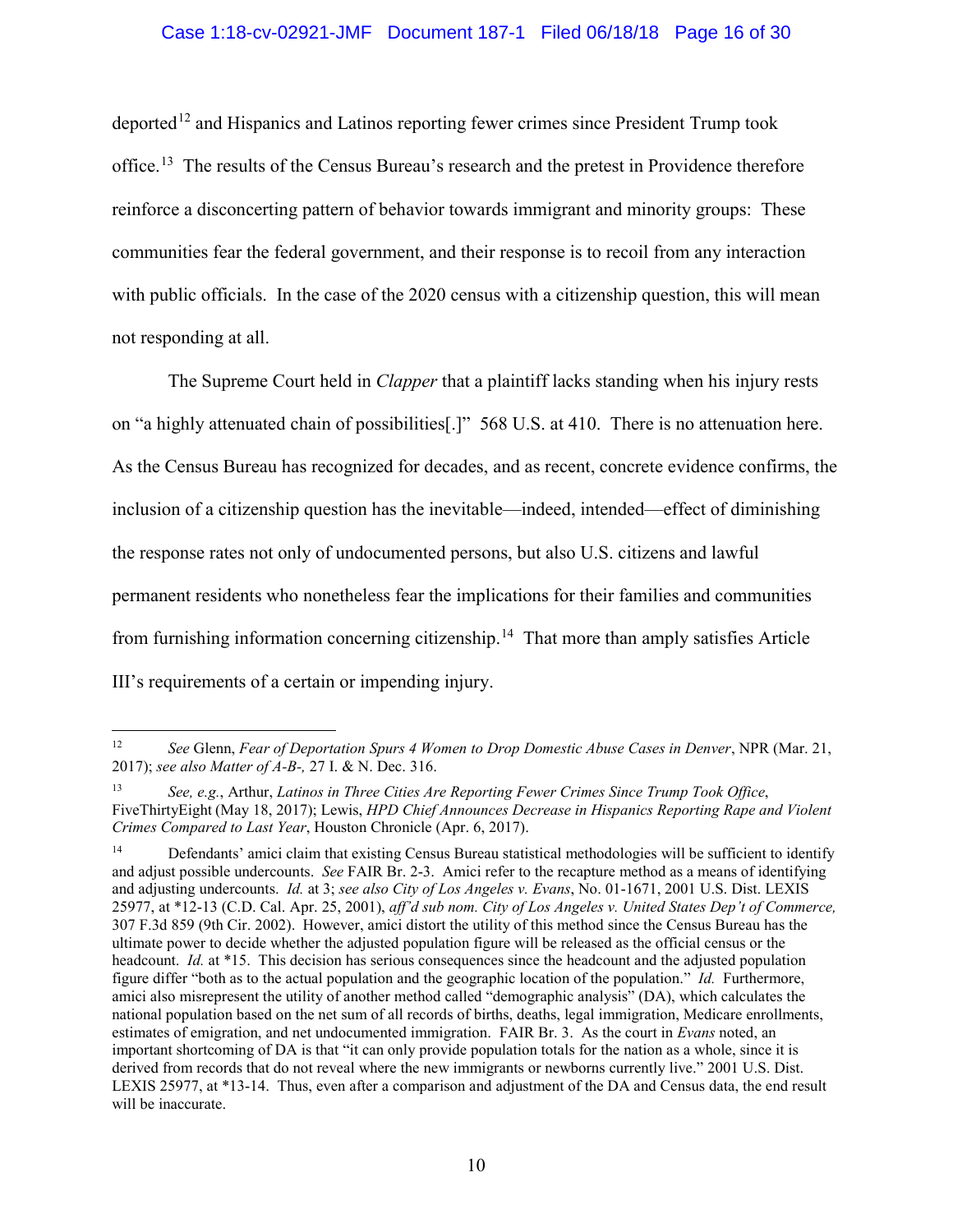# **B. Plaintiffs Will Suffer A Direct Loss of Federal Funding As The Result Of An Undercount**

Nor is it speculation to conclude that the undercount just described will result in a loss of federal funding for plaintiffs. At least 300 financial assistance programs created by Congress rely on census-specific data to apportion hundreds of billions of dollars to state and local governments.<sup>15</sup> Although not all these programs use headcount data derived from the decennial census, they often rely on surveys calibrated based on the decennial census, or other data collected in the census, such as age. *Id.* Any undercounting of the population will thus skew the collection of demographic data used in federal funding determinations and thus affect the distribution of funds to plaintiffs. *See, e.g.*, *City of New York v. United States Dep't of Commerce*, 713 F. Supp. 48, 50 (E.D.N.Y. 1989) (in prospective challenge to methodology for 1990 census, finding "State and municipal plaintiffs have established an injury in the form of loss of federal funding").

A study of the impact of a census undercount on the federal funding formula for several of the largest programs confirms this point. The Federal Medical Assistance Percentage (FMAP) is used to determine the federal share of the costs of Medicaid, the State's Children's Health Insurance Program (CHIP), the Child Care and Development Fund Matching Funds, and the Title IV-E Foster Care and Adoption Assistance programs. *Reamer Report* 2. In FY2015, FMAP represented 48% of the federal grants given to States by the federal government. *Id.*  That year, the average amount lost by a State was \$1,091 *per person* missed in the 2010 census; the highest loss was in Vermont, where the State—a plaintiff here—forfeited \$2,309 per person missed in the decennial census. *Id.* at 1*.* Indeed, 37 out of 50 states forfeited FMAP federal

<sup>&</sup>lt;sup>15</sup> Reamer, GW Institute of Public Policy, Counting For Dollars 2020: The Role of the Decennial Census in the Geographic Distribution of Federal Funds, Report # 2: *Estimating Fiscal Costs of a Census Undercount to States* 2 (2018) ("*Reamer Report*").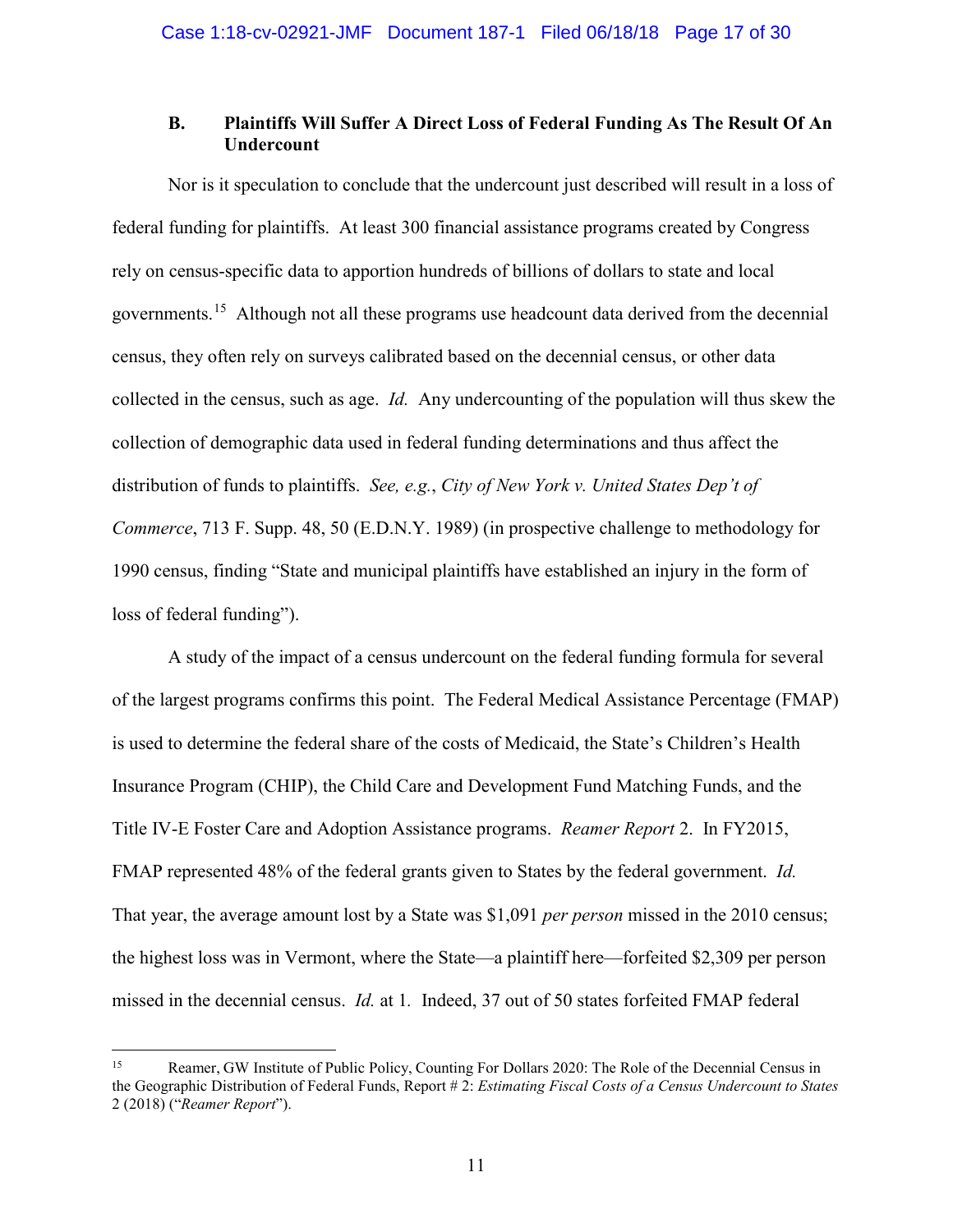#### Case 1:18-cv-02921-JMF Document 187-1 Filed 06/18/18 Page 18 of 30

funding opportunities for each person not counted in the 2010 decennial census. This translates to 74% of States missing out on funding due to undercounting. *Id.* According to the study, even a 1% increase in an undercount can have a dramatic effect on States' receipt of federal grants for these FMAP-guided programs. *Id.* For example, Pennsylvania stood to lose \$221,762,564 in FY2015 had there been a mere 1% increase in missed persons in the 2010 decennial census. *Id.*<sup>16</sup>

That a differential undercount will affect the distribution of federal funding is a foregone conclusion. It is also not controversial or speculative that the deleterious funding effects of an undercount fall most heavily on those jurisdictions that have above-average shares of lowincome individuals, including plaintiffs New Jersey and the District of Columbia.<sup>17</sup> Thus, as the data confirm, any undercount resulting from the inclusion of a citizenship question will itself cause tangible harms, including the potential loss of hundreds of millions of dollars of federal funding.

# **III. A CITIZENSHIP QUESTION ON THE DECENNIAL CENSUS WILL UNDERMINE, NOT AID, ENFORCEMENT OF THE VOTING RIGHTS ACT**

Notwithstanding the inevitably differential undercount and its disparate effect on

minority communities, defendants cynically seek to justify the inclusion of a citizenship question

<sup>&</sup>lt;sup>16</sup> The consequences for children living in plaintiffs' states are particularly severe. States with significant undercounts will suffer reductions in funding for programs such as CHIP, the Children's Health Insurance Program, which is funded based on census data, depriving many children in their states of essential health care or other services. *See* Urahn, *et al.*, The Pew Charitable Trusts, *The Children's Health Insurance Program: A 50-state examination of CHIP spending and enrollment* (2014); *see also* Artiga & Damico, Kaiser Family Foundation, *Nearly 20 Million Children Live in Immigrant Families that Could Be Affected by Evolving Immigration Policies* 2 (2018) ("Over 8 million citizen children with an immigrant parent have Medicaid/CHIP coverage. … Recent findings indicate that growing fear and uncertainty among immigrant families is leading to decreased participation in Medicaid and CHIP.").

<sup>17</sup> Shapiro, *Trump's Census Policy Could Boomerang and Hurt Red States as Well as Blue States*, Brookings (Mar. 30, 2018).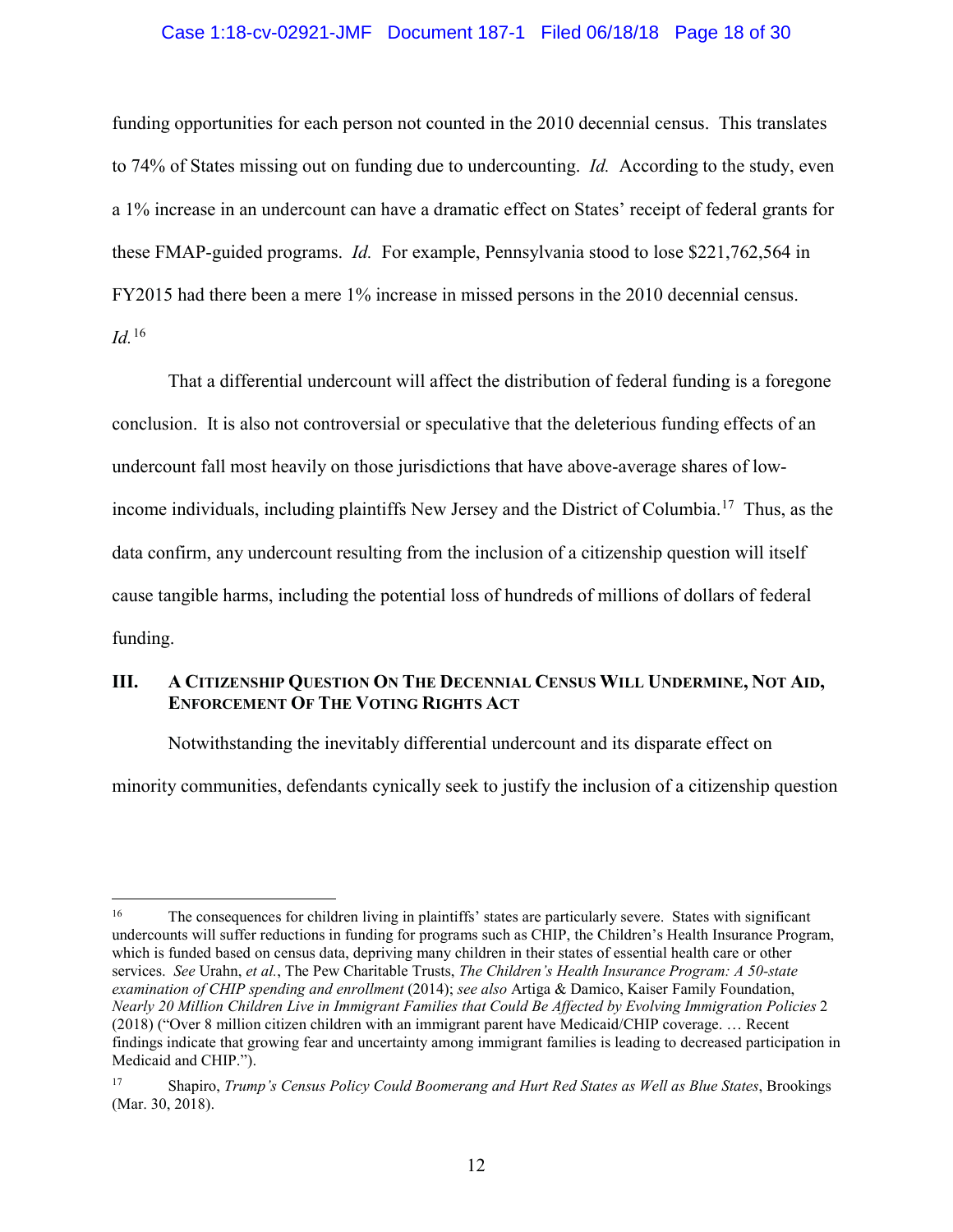#### Case 1:18-cv-02921-JMF Document 187-1 Filed 06/18/18 Page 19 of 30

as "critical to the [Justice] Department's enforcement of Section 2 of the Voting Rights Act."<sup>18</sup> Defendants' sudden interest in enforcement of the VRA is not credible. The current administration's Justice Department has not brought a single enforcement action under the VRA. Indeed, Attorney General Jeff Sessions has expressed the belief that the VRA is "intrusive."<sup>19</sup> But Defendants' invocation of the VRA to justify including a citizenship question is obviously meritless and pretextual for at least two additional reasons. First, the Justice Department and private plaintiffs have successfully litigated claims under the VRA using available citizenship data for the past 53 years. Since the enactment of the VRA in 1965, neither litigants nor courts have ever required citizenship data obtained from the decennial census. Second, such a question will in fact undermine enforcement of the VRA by causing the decennial census to undercount precisely those minority communities who rely upon accurate data to bring VRA claims.<sup>20</sup>

### **A. The United States And Private Parties Have Effectively Enforced The Voting Rights Act Without Census Citizenship Data For Over 50 Years**

In order to proceed with a claim that minority voting power has been diluted, a plaintiff must demonstrate, among other things, that the minority group is "sufficiently large and geographically compact to constitute a majority in a single-member [voting] district" if the districts were drawn differently; that the minority group is "politically cohesive"; and that "the white majority votes sufficiently as a bloc to enable it ... usually to defeat the minority's

<sup>&</sup>lt;sup>18</sup> Letter from Arthur E. Gary, General Counsel, DOJ, to Ron Jarmin, U.S. Census Bureau, at 1 (Dec. 12, 2017) (cited at MTD 7).

<sup>19</sup> *Attorney General Nomination: Hearing Before the S. Comm. on the Judiciary*, 115th Cong. (Jan. 10, 2017) (statement of Sen. Jeff Sessions).

The administrative record makes clear that this was in fact the primary objective behind adding the citizenship question. The record reveals that Kansas Secretary of State Kris Kobach, a sponsor of numerous forms of anti-immigration legislation, lobbied to add the citizenship question to the 2020 census on the direction of Steve Bannon, former White House Chief Strategist, for the very purpose of ensuring that "aliens" are not "counted for congressional apportionment purposes." *See* Robbins & Benner, *Documents Show Political Lobbying in Census Question About Citizenship*, N.Y. Times (June 9, 2018).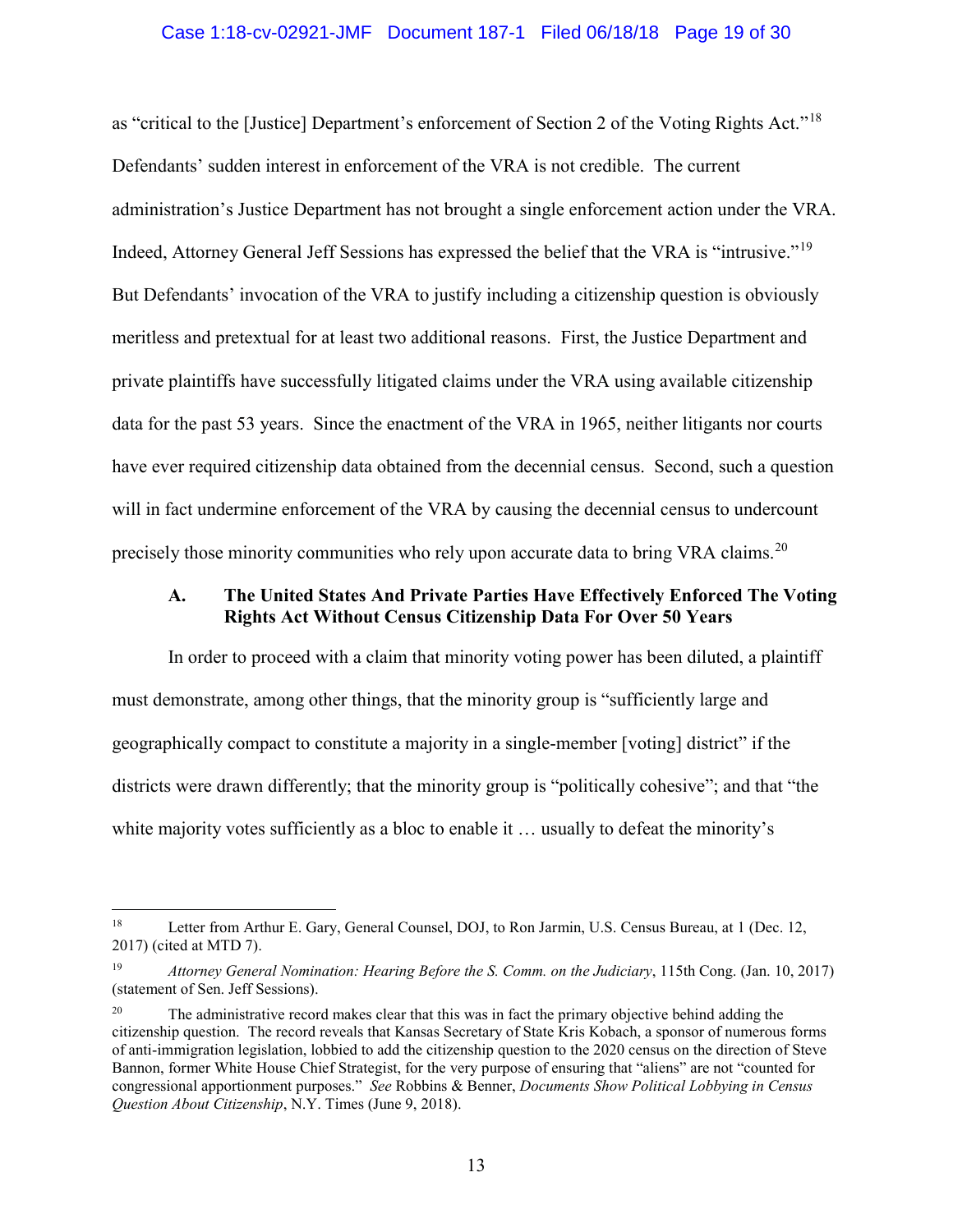#### Case 1:18-cv-02921-JMF Document 187-1 Filed 06/18/18 Page 20 of 30

preferred candidate." *Thornburg v. Gingles*, 478 U.S. 30, 50-51 (1986). Because plaintiffs bear the burden of establishing these preconditions, data about citizenship status may be used in vote dilution litigation for a variety of purposes. For example, data about the "citizen voting-age population" (CVAP) can be used to generate a picture of the local electorate to show that members of the minority group vote together as a bloc, that they are regularly defeated in the current electoral configuration, or that they would be numerous enough to elect candidates of choice if the districts were drawn differently. And, in cases where plaintiffs are successful in proving discriminatory vote dilution, courts may make use of CVAP data to fashion an effective remedy. Levitt Testimony  $16.<sup>21</sup>$ 

While CVAP data may be useful in vote dilution cases, in the 53 years that the Department of Justice (DOJ) and private plaintiffs have enforced  $\S 2$  of the VRA, they have never tried to obtain CVAP data from the decennial census. That is because such data can be reliably obtained from other sources—without the negative effects of including a citizenship question, described above. In particular, from 1970 to 2005, litigants bringing  $\S$  2 claims could obtain CVAP data from the "long form" census, and from 2005 to the present, CVAP data has been obtainable from the ACS. *See* Levitt Testimony 16. That data has amply sufficed to facilitate VRA enforcement without running the risk of suppressing census response rates from under-represented communities.

<sup>&</sup>lt;sup>21</sup> Notably, the Supreme Court has never held that CVAP data is required to establish a vote dilution claim under § 2. To the contrary, the Court has suggested that mere "voting-age population" data may be sufficient. *See Bartlett v. Strickland*, 556 U.S. 1, 18 (2009) (holding that the first *Gingles* precondition requires courts to ask: "Do minorities make up more than 50 percent of the *voting-age population* in the relevant geographic area?" (emphasis added)). The Second Circuit has recognized that whether § 2 claims require CVAP data remains an open question. *See Pope v. County of Albany*, 687 F.3d 565, 573 n.6 (2d Cir. 2012) (declining to reach the issue of whether plaintiffs must present CVAP data in a § 2 case).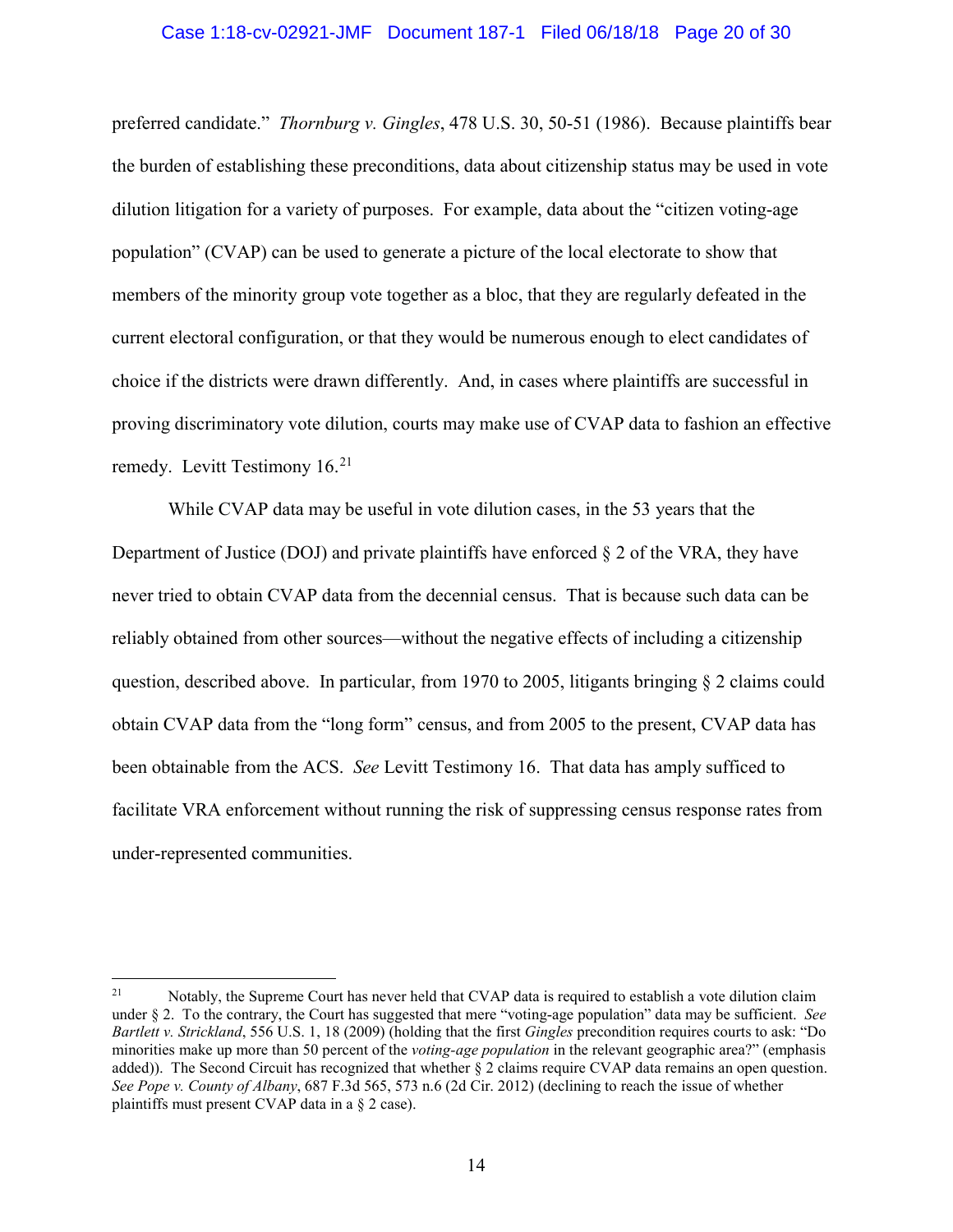#### Case 1:18-cv-02921-JMF Document 187-1 Filed 06/18/18 Page 21 of 30

Defendants and their amici argue that collecting citizenship data in the decennial census would benefit VRA plaintiffs because it would generate CVAP data at a more granular level than the ACS—at the "block level" rather than the "block group level." *See* MTD 6-7. As an initial matter, this claim ignores the fact that experts can still translate that data to the block level using statistical imputation where necessary. *See* Levitt Testimony 16. More importantly, however, such granular CVAP data is unnecessary in most  $\S$  2 cases because courts primarily use that data to determine whether minority groups can effectively mobilize in a district. That end determination is necessarily an estimate that depends on a variety of data in addition to CVAP, including rates of voter eligibility, registration, and turnout—all of which have corresponding margins of error.<sup>22</sup> It is therefore irrelevant to VRA plaintiffs that the decennial census could generate CVAP data at the block level because they are already able to make their cases with existing data.

The pretextual nature of the defendants' argument is underscored by the fact that in all of the § 2 cases brought by the DOJ over the past eighteen years—across both Republican and Democratic administrations—"there is not one of these cases in which a decennial enumeration would have enabled enforcement that the existing survey data on citizenship did not permit. Indeed, not one of these cases has realistically been close to the line." Levitt Testimony18 & n.77 (gathering cases). Acting Assistant Attorney General John Gore confirmed this assessment during his testimony before Congress, in which he was unable to identify a single DOJ enforcement action that was hampered by currently available citizenship data.<sup>23</sup> In short,

<sup>22</sup> *See* Fishkin, *The Administration is Lying About the Census*, Balkinization (Mar. 27, 2018).

<sup>23</sup> *See Progress Report on the 2020 Census: Hearing Before the H. Comm. on Oversight & Gov't Reform,*  115th Cong. (2018) (statement of John M. Gore, Acting Assistant Att'y Gen., U.S. Dep't of Justice).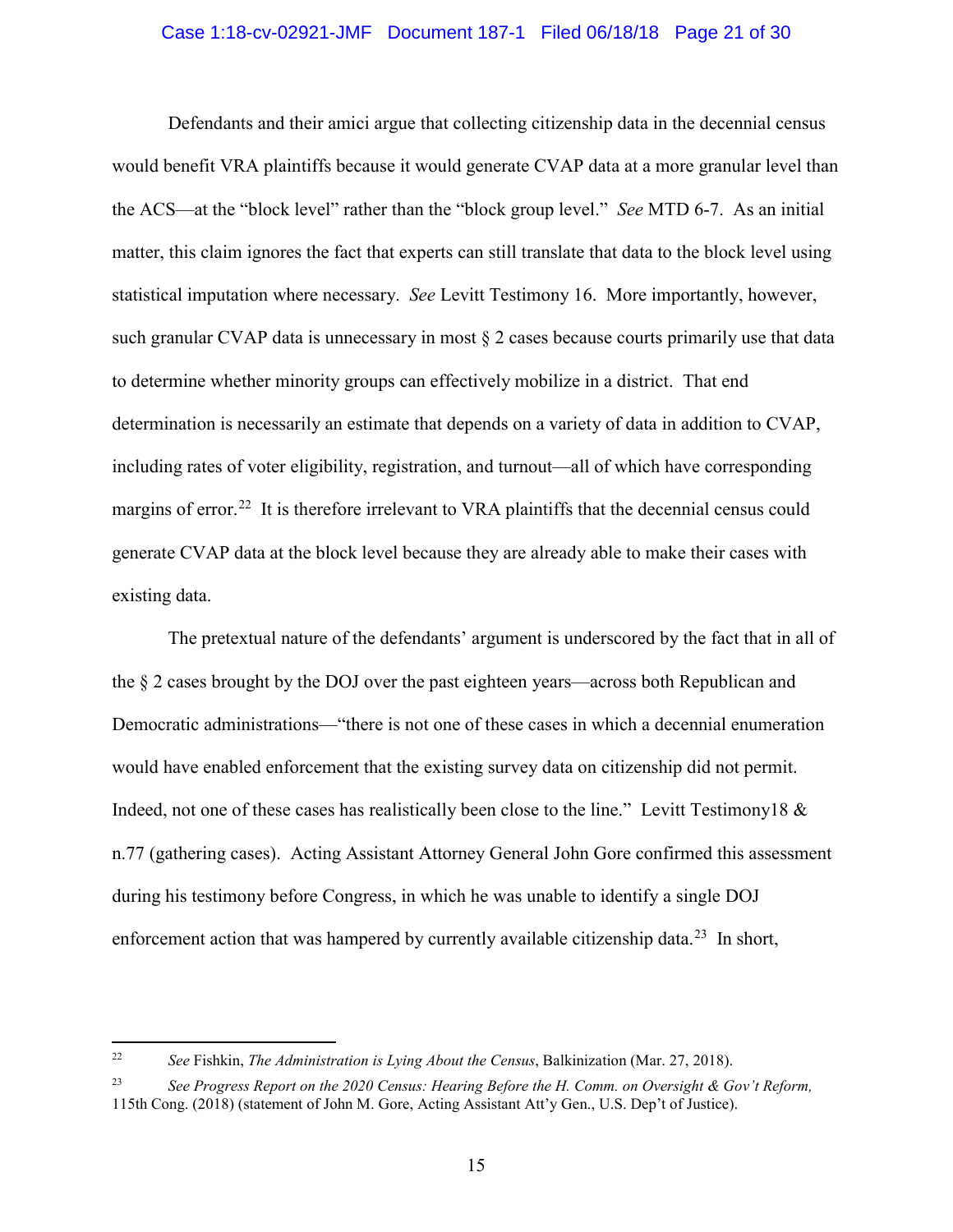# Case 1:18-cv-02921-JMF Document 187-1 Filed 06/18/18 Page 22 of 30

existing citizenship data available from the ACS has proven more than adequate for enforcement of § 2 of the VRA.

# **B. Collecting Citizenship Data Would Affirmatively Undermine Section 2 Litigation**

Even setting aside the adequacy of current citizenship data for  $\S$  2 enforcement, the addition of a citizenship question would have precisely the opposite effect from what defendants and their amici claim. As described above, any greater precision in citizenship data obtained through the decennial census would come at the expense of significantly undercounting minority populations who are reluctant to answer the 2020 census. Because the ACS is administered as a survey, experts can use sampling and other statistical techniques to compensate for nonresponse rates. *See* Levitt Testimony 6-7. By contrast, federal law and Supreme Court precedent significantly limit the techniques that can be used to compensate for undercounting on the decennial census. *Id.* at 20; *see also* Nathaniel Persily, *The Law of the Census: How to Count, What to Count, Whom to Count, and Where to Count Them*, 32 CARDOZO L. REV. 755, 759 (2011). In short, even if the addition of a citizenship question could lead to more *precise*  citizenship data, it will inevitably lead to less *accurate* citizenship data that differentially undercounts the minority populations who rely on that data to bring VRA claims.

Including a citizenship question on the 2020 census would therefore hobble, not bolster, the ability of minority groups to prove vote dilution under § 2 of the VRA. Opposing amici argue that in borderline cases—where minority groups stand just above the 50% margin required to establish the first *Gingles* precondition—more granular citizenship data from the decennial census would be necessary to prove their § 2 claims. *See* States Br. 16. Rather than helping these borderline plaintiffs, however, a citizenship question on the decennial census would undercount precisely those individuals needed to show cohesive minority populations. *See* 

16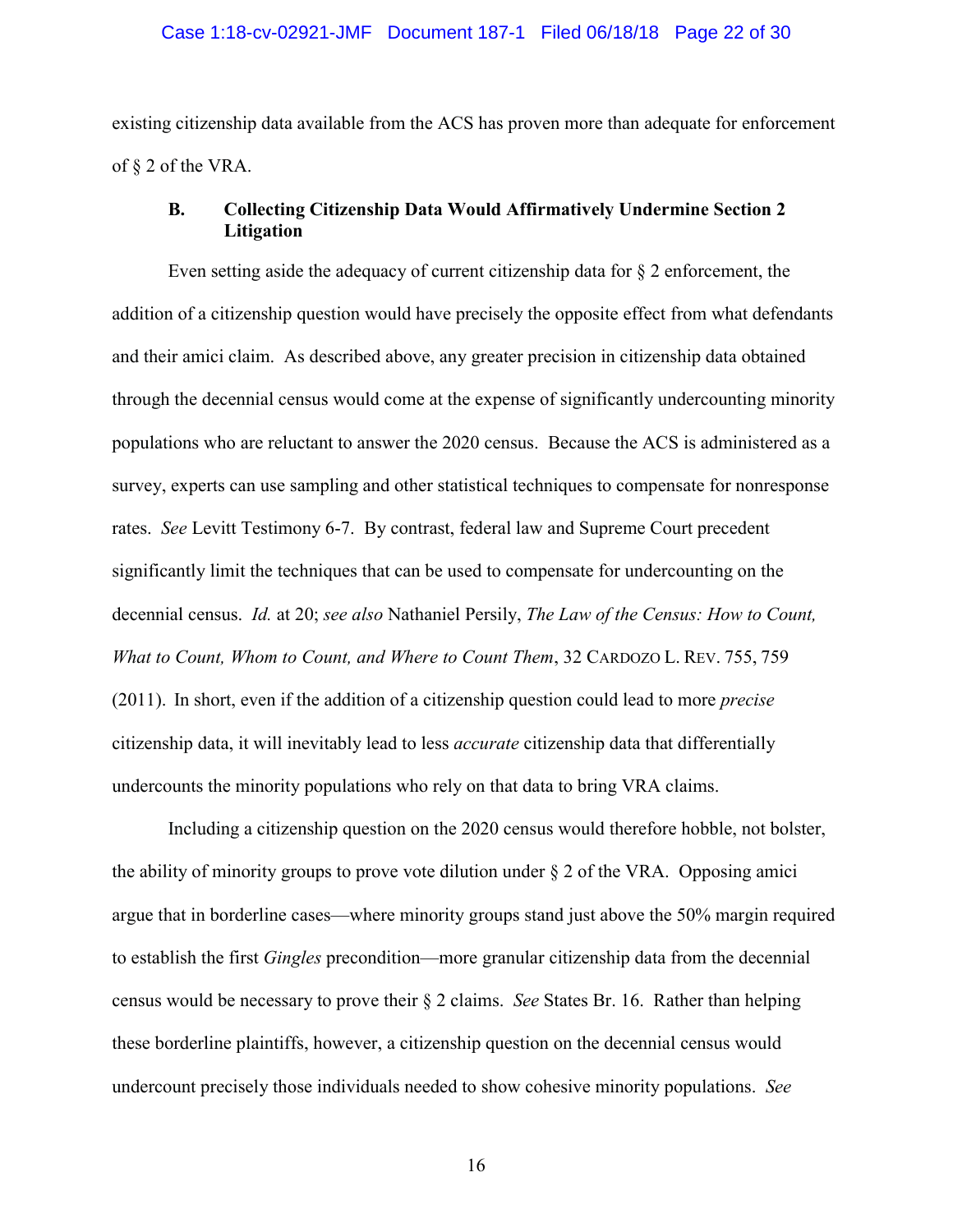Levitt Testimony at 20. Defendants' justification for the citizenship question is therefore a red

herring. Any greater precision in citizenship data will hurt VRA plaintiffs because it will come

at the cost of missing information and an inaccurate 2020 census.<sup>24</sup>

# **CONCLUSION**

For the foregoing reasons, defendants' motion to dismiss should be denied.

Dated June 18, 2018 Respectfully submitted,

Seema Nanda Corrine Yu THE LEADERSHIP CONFERENCE ON CIVIL AND HUMAN RIGHTS THE LEADERSHIP CONFERENCE EDUCATION FUND 1620 L Street NW, Suite 1100 Washington, DC 20036

Johnathan Smith Sirine Shebaya MUSLIM ADVOCATES P.O. Box 66408 Washington, DC 20035

Sonia Jarvis NATIONAL COALITION ON BLACK CIVIC PARTICIPATION 1050 Connecticut Avenue NW, Suite 500 Washington, DC 20036

/s/ Alan E. Schoenfeld Alan Schoenfeld Claire M. Guehenno WILMER CUTLER PICKERING HALE AND DORR LLP 7 World Trade Center 250 Greenwich Street New York, New York 10007 Telephone: (212) 230-8800 Facsimile: (212) 230-8888

Erin Hustings NATIONAL ASSOCIATION OF LATINO ELECTED AND APPOINTED OFFICIALS EDUCATIONAL FUND 1122 W. Washington Boulevard Los Angeles, CA 90015

<sup>&</sup>lt;sup>24</sup> See Progress Report on the 2020 Census: Hearing Before H. Comm. on Oversight & Gov't Reform, 115th Cong. 4-5 (2018) (statement of Vanita Gupta, President & CEO, The Leadership Conference on Civil and Human Rights) ("This decision would affect everyone, with communities that are already at greater risk of being undercounted—including people of color, young children, and low-income rural and urban residents—suffering the most … . During the final years of the Obama administration, I was the Justice Department official responsible for overseeing voting rights enforcement. I know firsthand that data from the ongoing American Community Survey were sufficient for us to do our work. Rigorous enforcement of the Voting Rights Act has never required the addition of a citizenship question on the census form sent to all households.").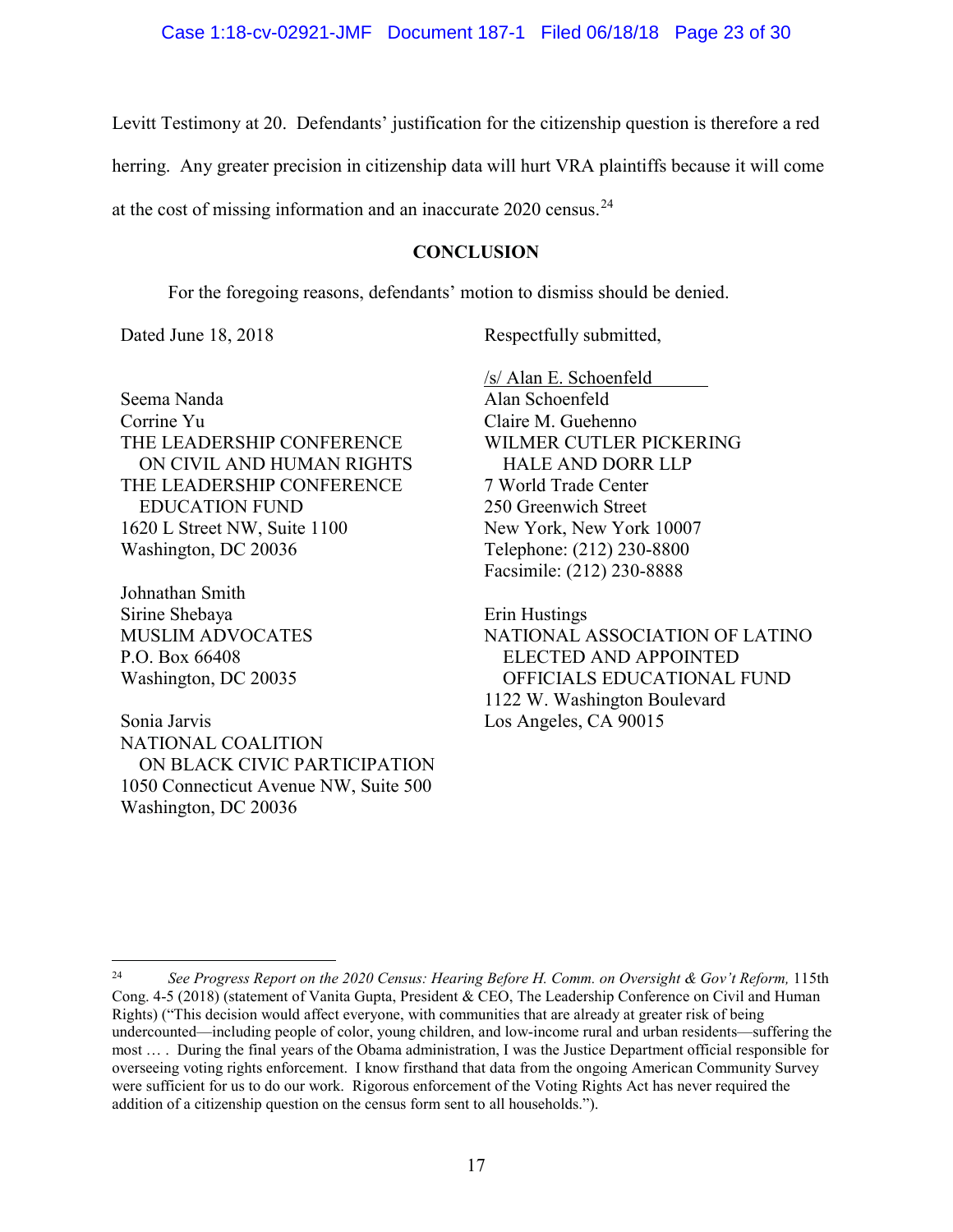# **APPENDIX: LIST OF AMICI**

The Leadership Conference on Civil and Human Rights The Leadership Conference Education Fund Muslim Advocates National Association of Latino Elected and Appointed Officials Educational Fund National Coalition on Black Civic Participation 4CS of Passaic County AgeOptions American Anthropological Association American Federation of State, County & Municipal Employees, AFL-CIO (AFSCME) American Federation of Teachers American Muslim Health Professionals American Society on Aging Andrew Goodman Foundation Anti-Defamation League Arab American Institute Arizona Asian American Pacific Islander Democratic Party Caucus Arkansas Advocates for Children and Families Asian & Pacific Islander American Health Forum Asian American Legal Defense and Education Fund (AALDEF) Asian Americans for Community Involvement Asian Law Alliance Asian Pacific American Labor Alliance Asian Pacific Islander Americans for Civic Empowerment (APACE) – Washington Association of Asian Pacific Community Health Organizations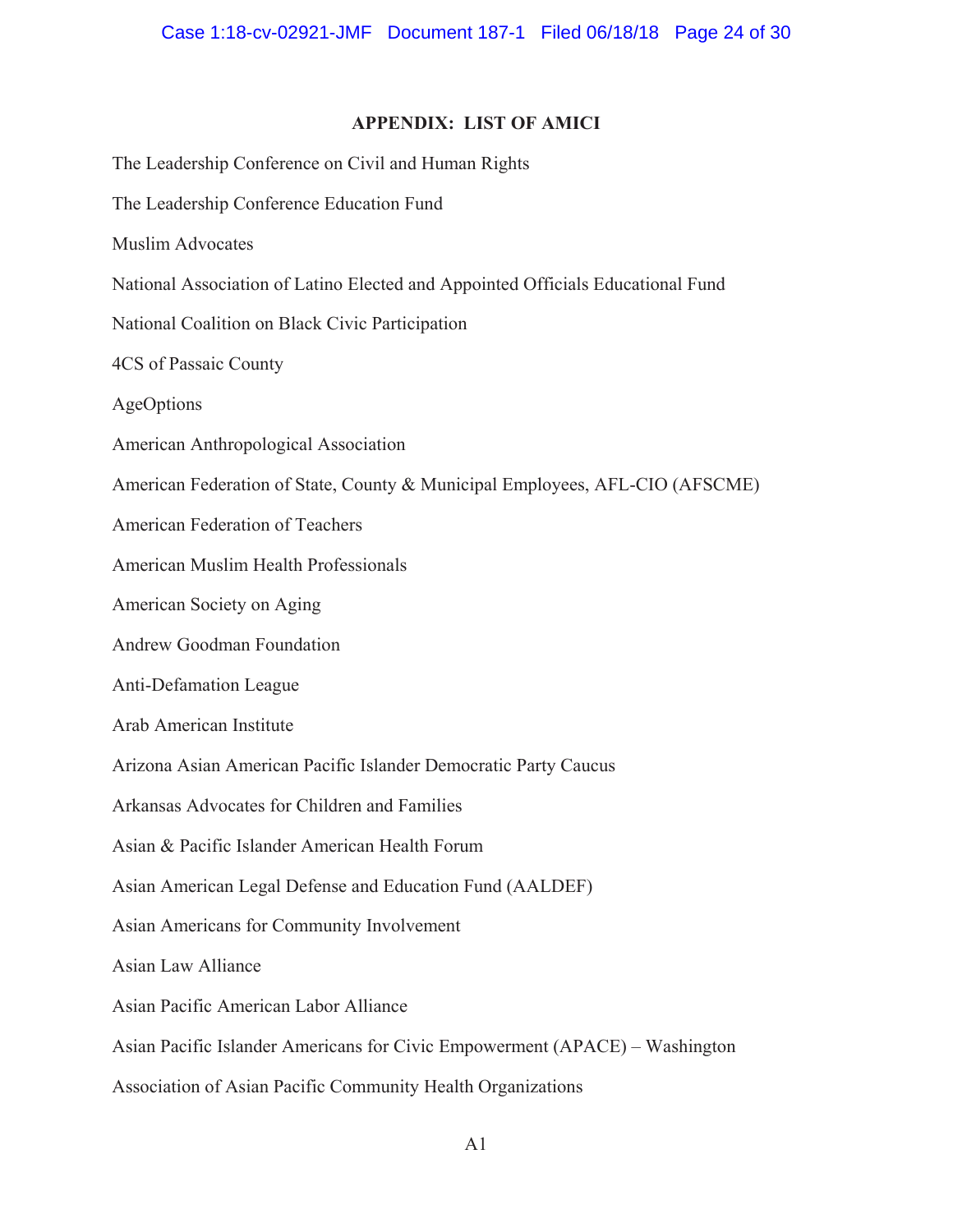## Case 1:18-cv-02921-JMF Document 187-1 Filed 06/18/18 Page 25 of 30

Bend the Arc: A Jewish Partnership for Justice Bhutanese Community Association of Pittsburgh California Pan-Ethnic Health Network Center for Law and Social Policy (CLASP) Center for Native American Youth at the Aspen Institute **Center for Popular Democracy** Center for the Study of Hate & Extremism – California State University, San Bernardino Children's Defense Fund Chinese-American Planning Council Christian Methodist Episcopal Church - Washington-Virginia District Citizen Action of New York Citizens Union of the City of New York Civil Rights Project/Proyecto Derechos Civiles – University of California, Los Angeles Clearinghouse on Women's Issues Clergy & Laity United For Economic Justice (CLUE) **Coalition on Human Needs** Colorado Center on Law and Policy Colorado Children's Campaign Colorado Immigrant Rights Coalition Common Cause **Community Catalyst** Community Resource Exchange, Inc. (CRE) Community Service Society of New York **Crescent City Media Group** D & R Accounting & Tax Solutions, Inc.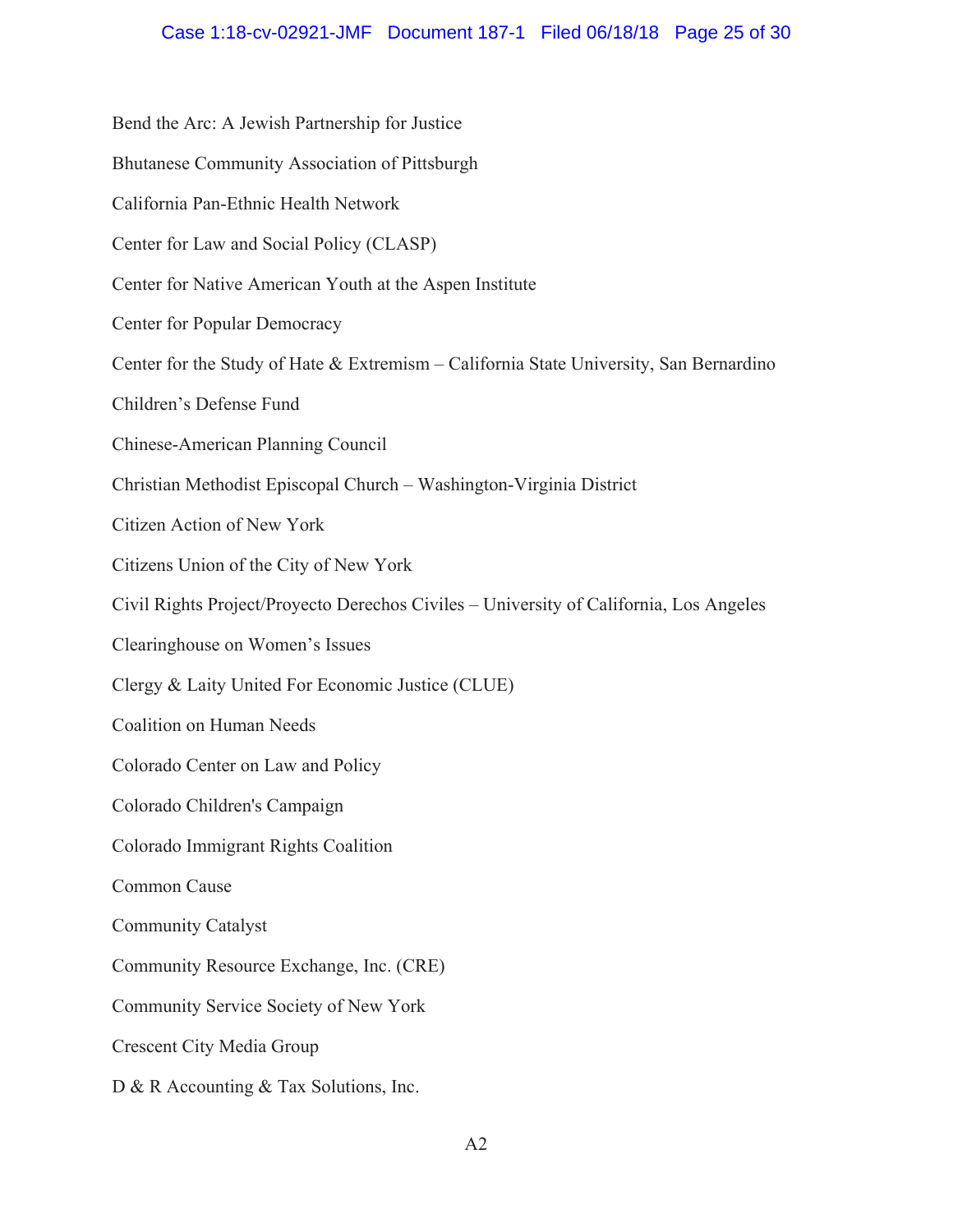Defending Rights & Dissent Delaware Ecumenical Council on Children and Families Democracy Forward Foundation **Dēmos** Disability Rights Education and Defense Fund (DREDF) The Economic Progress Institute (Rhode Island) Empower Missouri The Enrichment Center for Women, Children and Families **Equal Justice Society** Equality California Faith in Public Life **Family Equality Council** FISH Hospitality Program, Inc. Forefront Good Neighbor Society Government Information Watch Greater New York Labor-Religion Coalition Inc. Hindu American Foundation Hispanic Federation Hispanic Organization for Leadership and Action (HOLA) Holy Spirit Missionary Sisters, USA-JPIC Illinois Coalition for Immigrant and Refugee Rights Illinois Partners for Human Service Immigrant Legal Resource Center Immigration Committee at First Unitarian Society Denver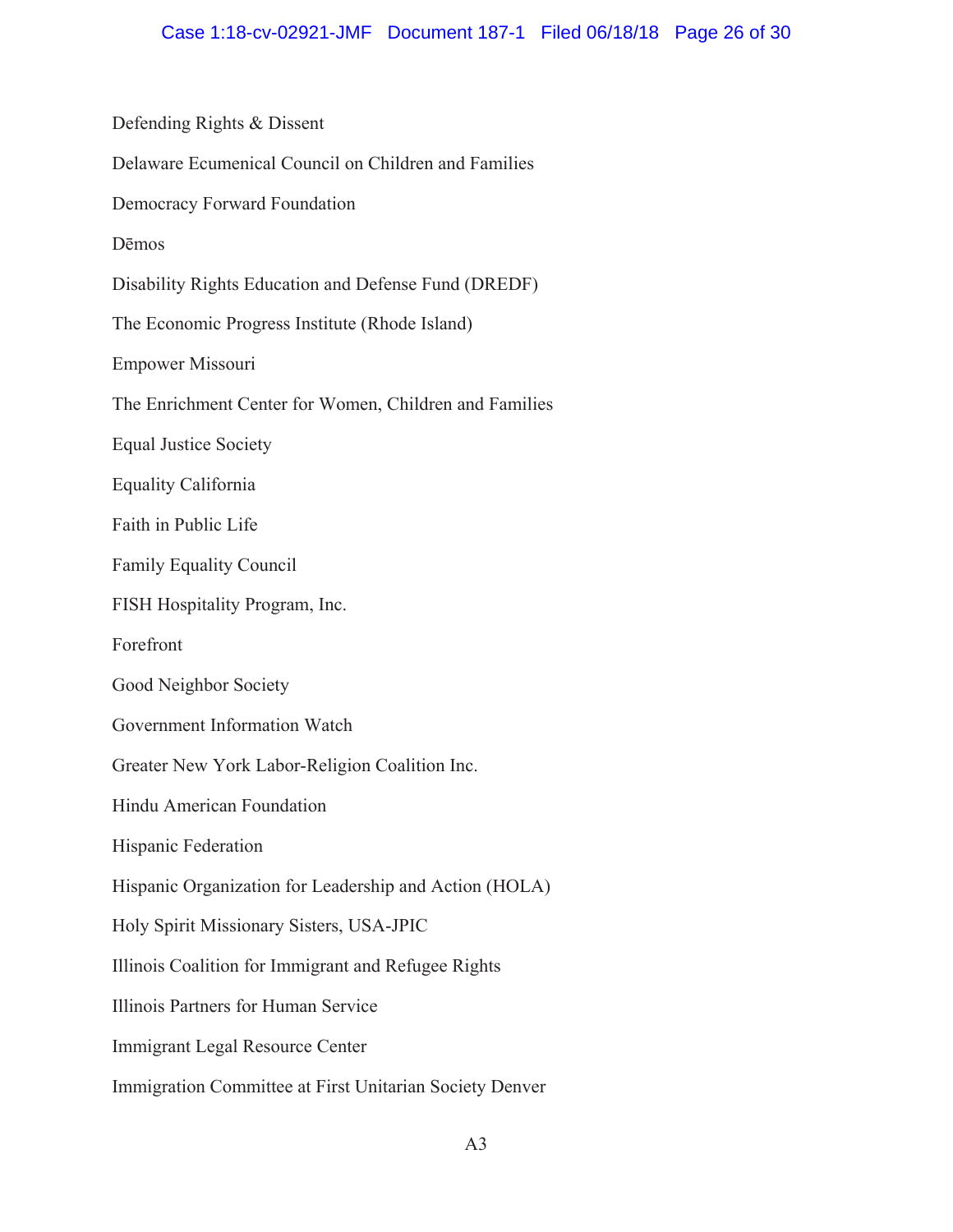## Case 1:18-cv-02921-JMF Document 187-1 Filed 06/18/18 Page 27 of 30

#### **Impact Fund**

- In Our Own Voice: National Black Women's Reproductive Justice Agenda
- In the Public Interest
- Indivisible Baltimore
- Japanese American Citizens League
- Japanese American Citizens League Northern California, Western Nevada, Pacific District
- Jewish Council for Public Affairs
- Justice in Aging
- LatinoJustice PRLDEF (Puerto Rican Legal Defense and Education Fund)
- League of Women Voters of New York State
- Legal Aid Justice Center
- Legal Aid Society of the District of Columbia
- Let America Vote
- Main Street Alliance
- MinKwon Center for Community Action
- Minnesota Census Mobilization Partnership
- Minnesota Council on Foundations
- Missouri Immigrant and Refugee Advocates
- National Association for the Advancement of Colored People (NAACP)
- NAACP Legal Defense & Educational Fund, Inc.
- **National Action Network**
- National Asian Pacific American Women's Forum
- National Black Justice Coalition
- National Center for Law and Economic Justice
- The National Coalition for Literacy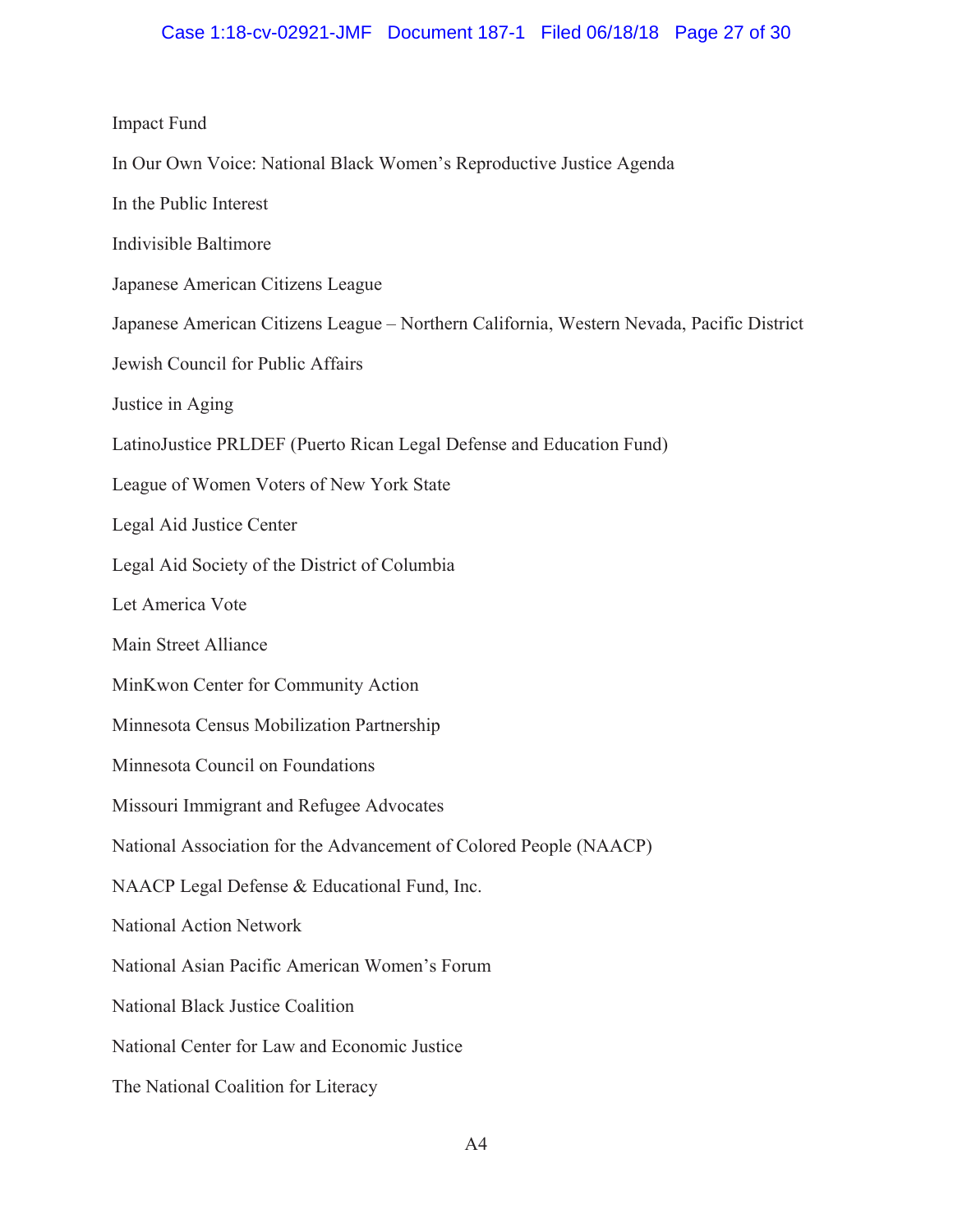National Consumer Law Center National Consumers League National Council of Jewish Women National Education Association National Employment Law Project National Health Law Program National Human Services Assembly National Immigration Law Center National Institute for Reproductive Health National LGBTQ Task Force National Organization for Women Foundation National Partnership for Women & Families The National Urban League National Women's Law Center N.C. Counts Coalition New America - Public Interest Technology Program The New Florida Majority New Jersey Institute for Social Justice New Mexico Voices for Children New York Counts 2020 New York State Black, Puerto Rican, Hispanic & Asian Legislative Caucus North Carolina Asian Americans Together (NCAAT) Partnership for America's Children Paterson Alliance Paterson Education Fund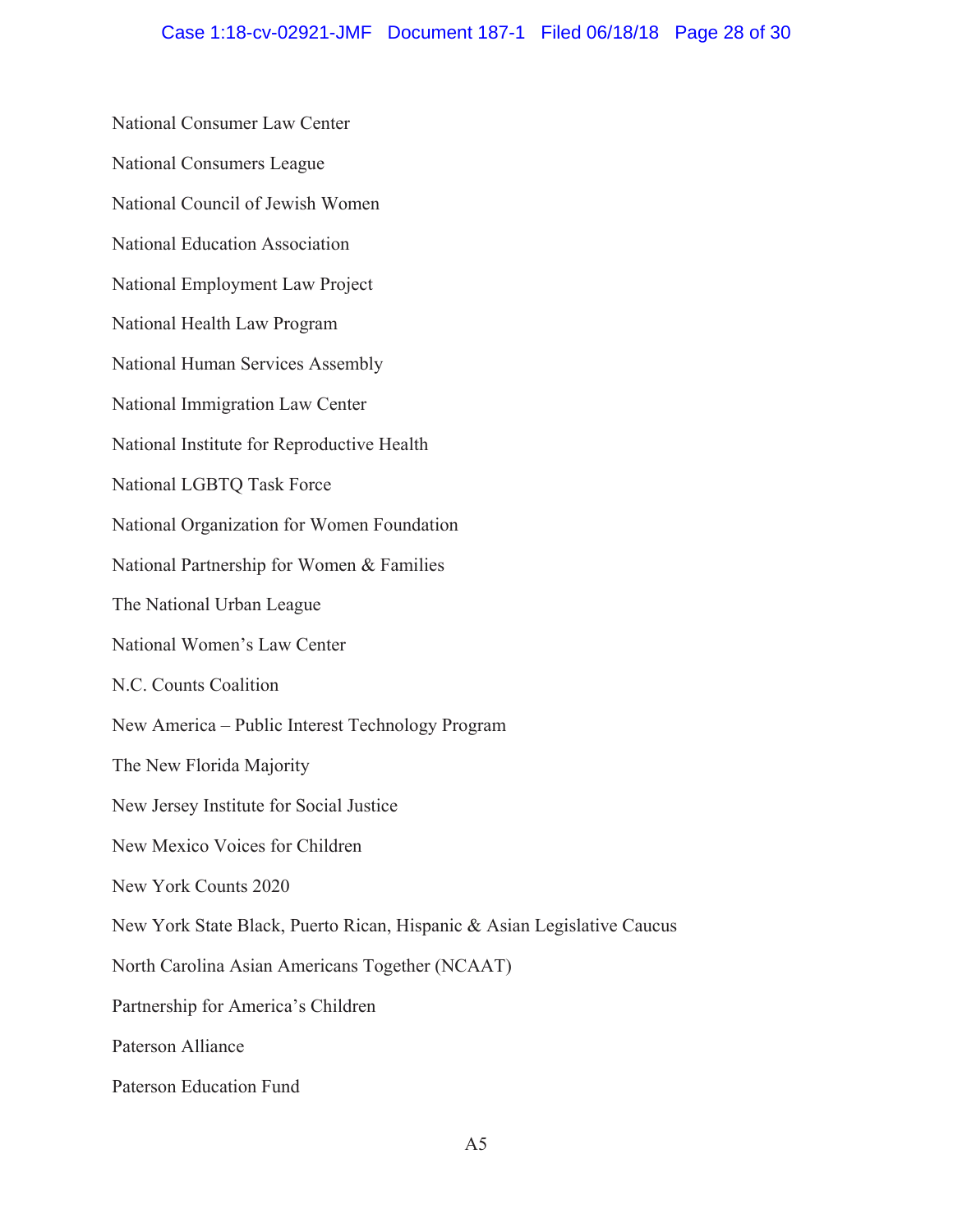| People for the American Way                                              |
|--------------------------------------------------------------------------|
| <b>PFLAG</b>                                                             |
| PolicyLink                                                               |
| Research Advisory Services, Inc.                                         |
| Rock the Vote                                                            |
| Sargent Shriver National Center on Poverty Law                           |
| Service Employees International Union                                    |
| Services, Immigrant Rights, and Education Network (SIREN)                |
| The Sikh Coalition                                                       |
| Sisters of the Presentation of the Blessed Virgin Mary (New Windsor, NY) |
| SOME, Inc. (So Others Might Eat)                                         |
| South Asian Americans Leading Together (SAALT)                           |
| South Asian Network Inc.                                                 |
| Southeast Michigan Census Council                                        |
| The Southern Coalition for Social Justice                                |
| Southern Poverty Law Center                                              |
| Texas Civil Rights Project                                               |
| UnidosUS                                                                 |
| Union for Reform Judaism                                                 |
| United Chinese Association of Brooklyn                                   |
| Unitarian Universalist Fellowship of Hidalgo County                      |
| The Virginia Civic Engagement Table                                      |
| The Voting Rights Institute                                              |
| Wind of the Spirit, Immigrant Resource Center                            |
| Wisconsin Faith Voices for Justice                                       |